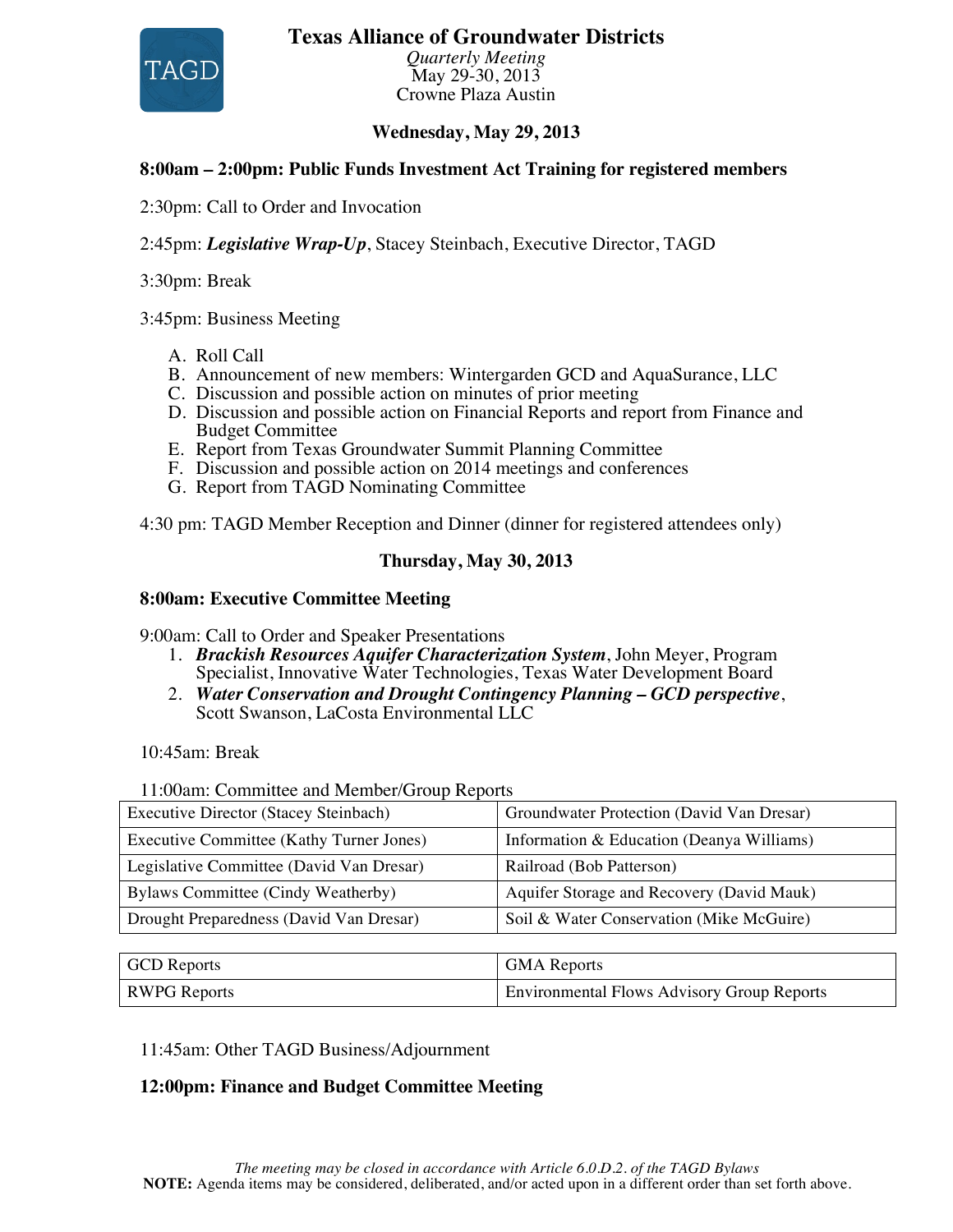# **TEXAS ALLIANCE OF GROUNDWATER DISTRICTS**

*Executive Committee Meeting* May 30, 2013, 8:00 am Crowne Plaza Austin

## **AGENDA**

- A. Call to Order
- B. Roll Call
- C. Discussion and possible action on 83rd Legislative Session and first called special session
- D. Discussion and possible action on Bylaws amendments related to honorary memberships and recommendations from subcommittee on grants, projects, and other organizations
- E. Discussion/possible action concerning TAGD meetings
- F. Discussion/possible action concerning other matters before the Executive **Committee**
- G. Adjournment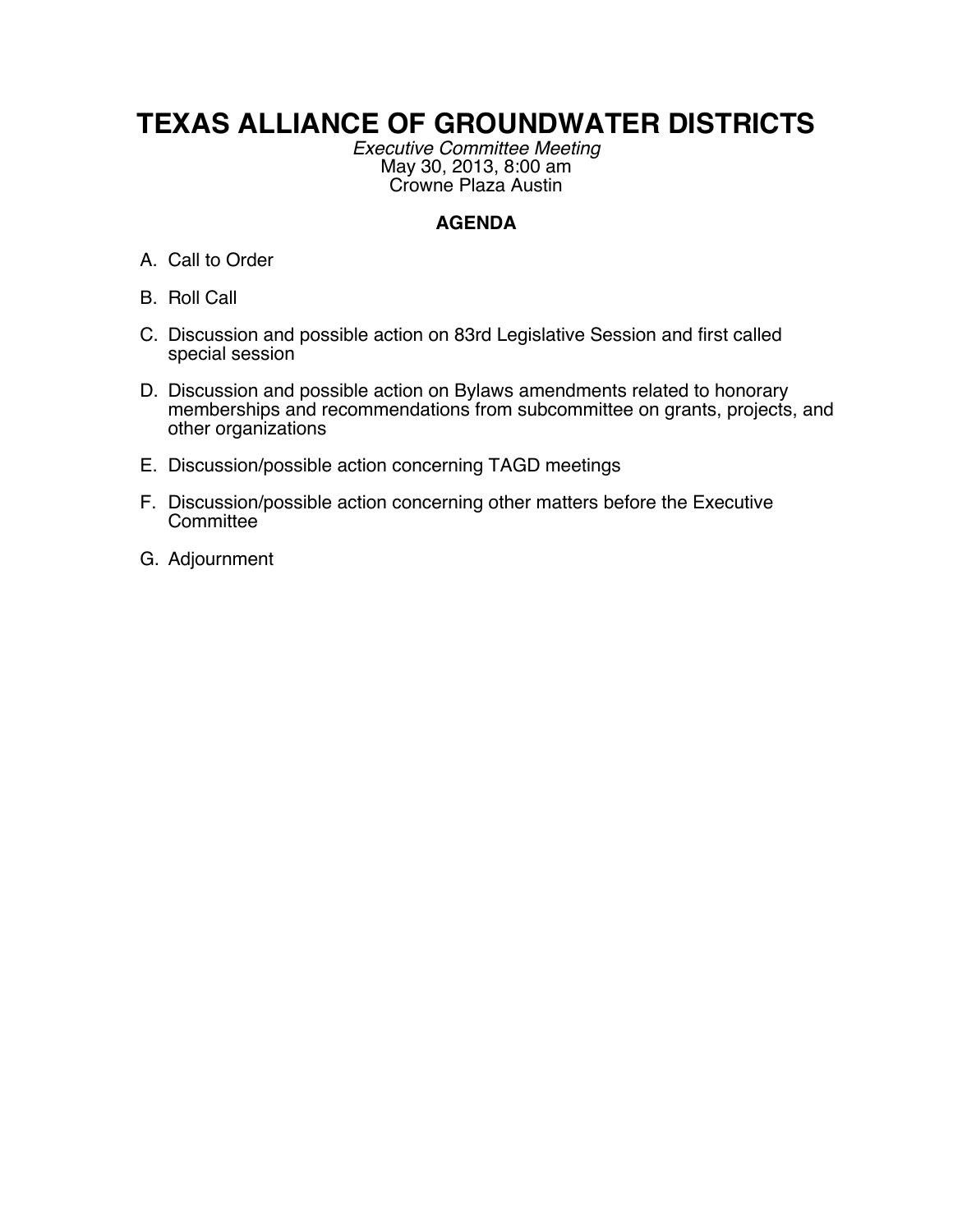| <b>Texas Alliance of Groundwater Districts</b><br>PO Box 152169<br>TAGD<br>Austin, Texas 78715<br>$(512) 522 - 8243$<br>www.texasgroundwater.org                                                                                                                                                                                                 |
|--------------------------------------------------------------------------------------------------------------------------------------------------------------------------------------------------------------------------------------------------------------------------------------------------------------------------------------------------|
| <b>DISTRICT MEMBERSHIP APPLICATION</b>                                                                                                                                                                                                                                                                                                           |
| District Information:                                                                                                                                                                                                                                                                                                                            |
| District/Associate Name: Wintergarden Groundwater Conservation D'strict                                                                                                                                                                                                                                                                          |
| Address: P.O. Box 1433                                                                                                                                                                                                                                                                                                                           |
| City: Carrizo Springs<br>$T$ exas<br>Zip: 78834                                                                                                                                                                                                                                                                                                  |
| Manager/District Contact: <i>Ld WalKer</i>                                                                                                                                                                                                                                                                                                       |
| Phone: 830-876-3801 Fax: 830-876-3782E-Mail: Wgcd.swtrea@sbcg/obal.net                                                                                                                                                                                                                                                                           |
| Check here to register the above email address on the TAGD group email list. Please note that<br>this group corresponds regularly so the email address you provide could receive multiple<br>messages on a daily basis.                                                                                                                          |
| <b>Board of Directors:</b>                                                                                                                                                                                                                                                                                                                       |
| Vice-President: Chris Meyer<br>President: John Northcat                                                                                                                                                                                                                                                                                          |
| Member: Mario Escobar<br>Secretary: Bay Laxson                                                                                                                                                                                                                                                                                                   |
| Member: H.A. FitzSimons, III<br>Member: Frank Solansky                                                                                                                                                                                                                                                                                           |
| Member: ack Rutledge                                                                                                                                                                                                                                                                                                                             |
| <b>Membership Type:</b>                                                                                                                                                                                                                                                                                                                          |
| <b>Voting Membership</b>                                                                                                                                                                                                                                                                                                                         |
| Temporary Non-Voting Membership (not to exceed one year following confirmation election)                                                                                                                                                                                                                                                         |
| 1/17/98<br>Date of Confirmation Election:                                                                                                                                                                                                                                                                                                        |
| Membership dues for Voting Members of \$500 will be billed following acceptance into TAGD.<br>Please do not submit any money at this time. Mail completed application with a copy of the enabling<br>legislation to:<br>W. F. "Kirk" Holland - Secretary<br><b>Texas Alliance of Groundwater Districts</b><br>1124 Regal Row<br>Austin, TX 78748 |
| W. F. "Kirk" Holland<br><b>Cindy Weatherby</b><br>Kathy Turner Jones<br>David Van Dresar<br>Steven D. Walthour<br>Santa Rita UWCD<br>North Plains GCD<br><b>BSEACD</b><br><b>Fayette County GCD</b><br>Lone Star GCD<br>Parliamentarian<br>Vice-President<br>Treasurer<br>Secretary<br>President                                                 |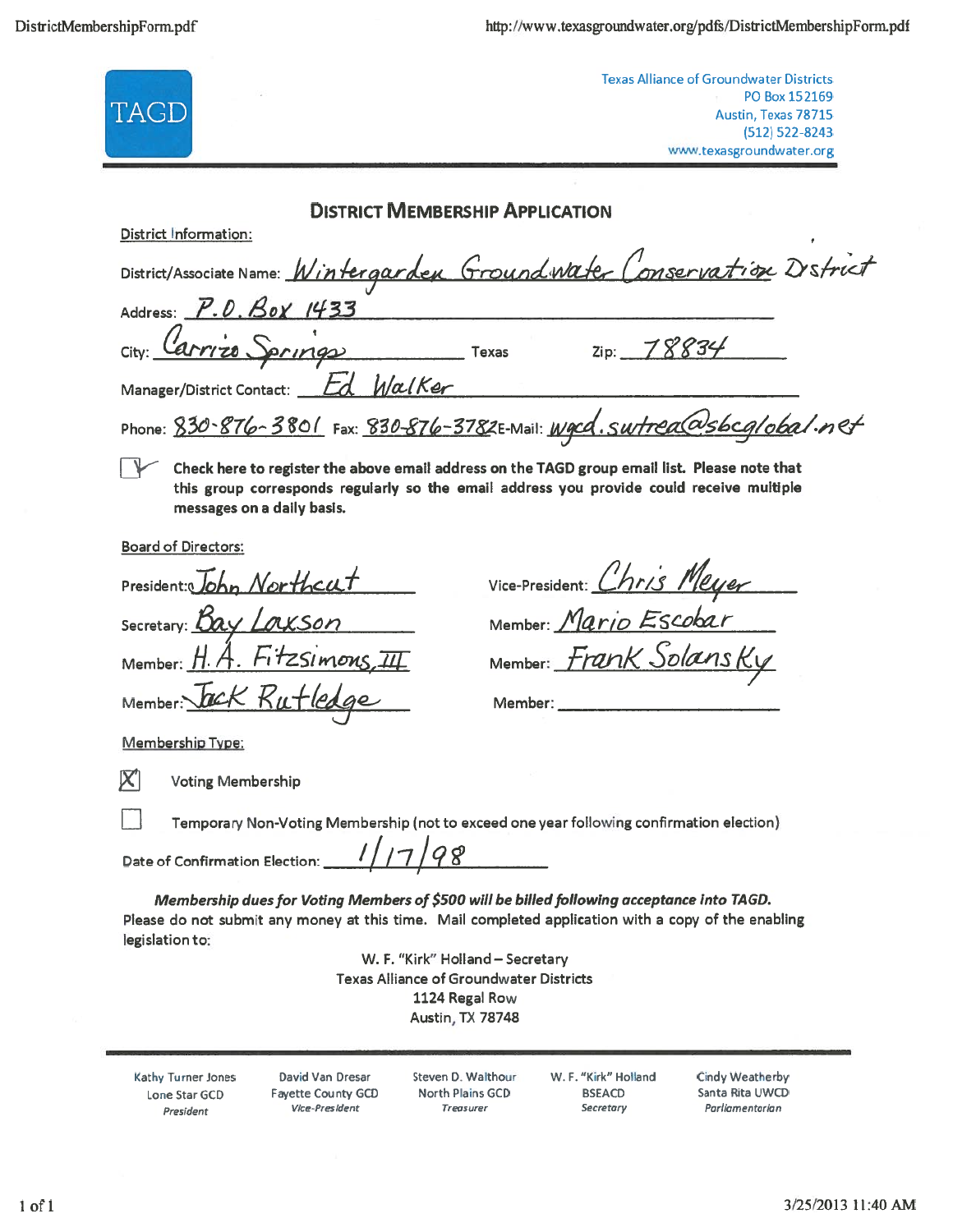| $1 - 1$              | AN ACT                                                                                                                                 |
|----------------------|----------------------------------------------------------------------------------------------------------------------------------------|
| $1 - 2$              | relating to the creation, administration, powers, duties,                                                                              |
| $1 - 3$              | operation, and financing of the Wintergarden Groundwater                                                                               |
| $1 - 4$              | Conservation District.                                                                                                                 |
| $1 - 5$              | BE IT ENACTED BY THE LEGISLATURE OF THE STATE OF TEXAS:                                                                                |
| $1 - 6$              | SECTION 1. CREATION. (a) A groundwater conservation                                                                                    |
| $1 - 7$              | district, to be known as the Wintergarden Groundwater Conservation                                                                     |
| $1 - 8$              | District, is created in Zavala, Dimmit, and La Salle counties,                                                                         |
| $1 - 9$              | subject to approval at a confirmation election under Section 8 of                                                                      |
| 1-10<br>l-11         | The district is a governmental agency and a body politic<br>this Act.<br>and corporate.                                                |
| $1 - 12$             | (b) The district is created under and is essential to                                                                                  |
| 1-13                 | accomplish the purposes of Section 59, Article XVI, Texas                                                                              |
| $1 - 14$             | Constitution.                                                                                                                          |
| 1-15                 | DEFINITION. In this Act, "district" means the<br>SECTION 2.                                                                            |
| $1 - 16$             | Wintergarden Groundwater Conservation District.                                                                                        |
| $1 - 17$             | The boundaries of the district are<br><b>BOUNDARIES.</b><br>SECTION 3.                                                                 |
| $1 - 18$             | coextensive with the boundaries of Zavala, Dimmit, and La Salle                                                                        |
| $1 - 19$             | counties.                                                                                                                              |
| $1 - 20$             | SECTION 4. FINDING OF BENEFIT. All of the land and other                                                                               |
| $1 - 21$             | property included within the boundaries of the district will be                                                                        |
| $1 - 22$<br>$1 - 23$ | benefited by the works and projects that are to be accomplished by<br>the district under powers conferred by Section 59, Article XVI,  |
| $1 - 24$             | Texas Constitution. The district is created to serve a public use                                                                      |
| $2 - 1$              | and benefit.                                                                                                                           |
| $2 - 2$              | SECTION 5. POWERS. (a) The district has all of the rights,                                                                             |
| $2 - 3$              | powers, privileges, authority, functions, and duties provided by                                                                       |
| $2 - 4$              | the general law of this state, including Chapters 36 and 49, Water                                                                     |
| $2 - 5$              | Code, applicable to groundwater conservation districts created                                                                         |
| $2 - 6$              | under Section 59, Article XVI, Texas Constitution. This Act                                                                            |
| $2 - 7$              | prevails over any provision of general law that is in conflict or                                                                      |
| $2 - 8$              | inconsistent with this Act.                                                                                                            |
| $2 - 9$              | The rights, powers, privileges, authority, functions,<br>(b)                                                                           |
| $2 - 10$             | and duties of the district are subject to the continuing right of<br>supervision of the state to be exercised by and through the Texas |
| $2 - 11$<br>$2 - 12$ | Natural Resource Conservation Commission.                                                                                              |
| $2 - 13$             | Notwithstanding Subsection (a) of this section, the<br>(c) =                                                                           |
| $2 - 14$             | following provisions prevail over a conflicting or inconsistent                                                                        |
| $2 - 15$             | provision in this Act:                                                                                                                 |
| $2 - 16$             | Sections 36.107-36.108, Water Code;<br>(1)                                                                                             |
| $2 - 17$             | Sections 36.159-36.161, Water Code; and<br>(2)                                                                                         |
| $2 - 18$             | Subchapter I, Chapter 36, Water Code.<br>(3)                                                                                           |
| $2 - 19$             | The district is<br>SECTION 6. BOARD OF DIRECTORS. (a)                                                                                  |
| $2 - 20$             | governed by a board of seven directors.                                                                                                |
| $2 - 21$<br>$2 - 22$ | Temporary directors serve until initial permanent<br>(b)<br>directors are elected under Section 8 of this Act.                         |
| $2 - 23$             | Initial permanent directors serve until permanent<br>(c)                                                                               |
| $2 - 24$             | directors are elected under Section 9 of this Act.                                                                                     |
| $2 - 25$             | Permanent directors other than initial permanent<br>(d)                                                                                |
| $2 - 26$             | directors serve staggered four-year terms.                                                                                             |
| $2 - 27$             | (e) Each director must qualify to serve as director in the                                                                             |
| $3 - 1$              | manner provided by Section 36.055, Water Code.                                                                                         |
| $3 - 2$              | A director serves until the director's successor has<br>(f)                                                                            |
| $3 - 3$              | qualified.                                                                                                                             |
| $3 - 4$              | SECTION 7. TEMPORARY DIRECTORS. (a) The temporary board of                                                                             |
| $3 - 5$              | directors is composed of:                                                                                                              |
| $3 - 6$<br>$3 - 7$   | (1)<br>Jay Myers, director at large;<br>(2)<br>Cleo Bustamante, Jr.;                                                                   |
| $3 - 8$              | (3)<br>John Petry;                                                                                                                     |
| $3 - 9$              | (4)<br>Alfredo Zamora;                                                                                                                 |
| $3 - 10$             | (5) Robert Hart;                                                                                                                       |
|                      |                                                                                                                                        |

.../cqcgi?CQ\_SESSION\_KEY=SRZSGGSRCIYH&CQ\_QUERY\_HANDLE=123995&CQ\_CUR\_2/2/99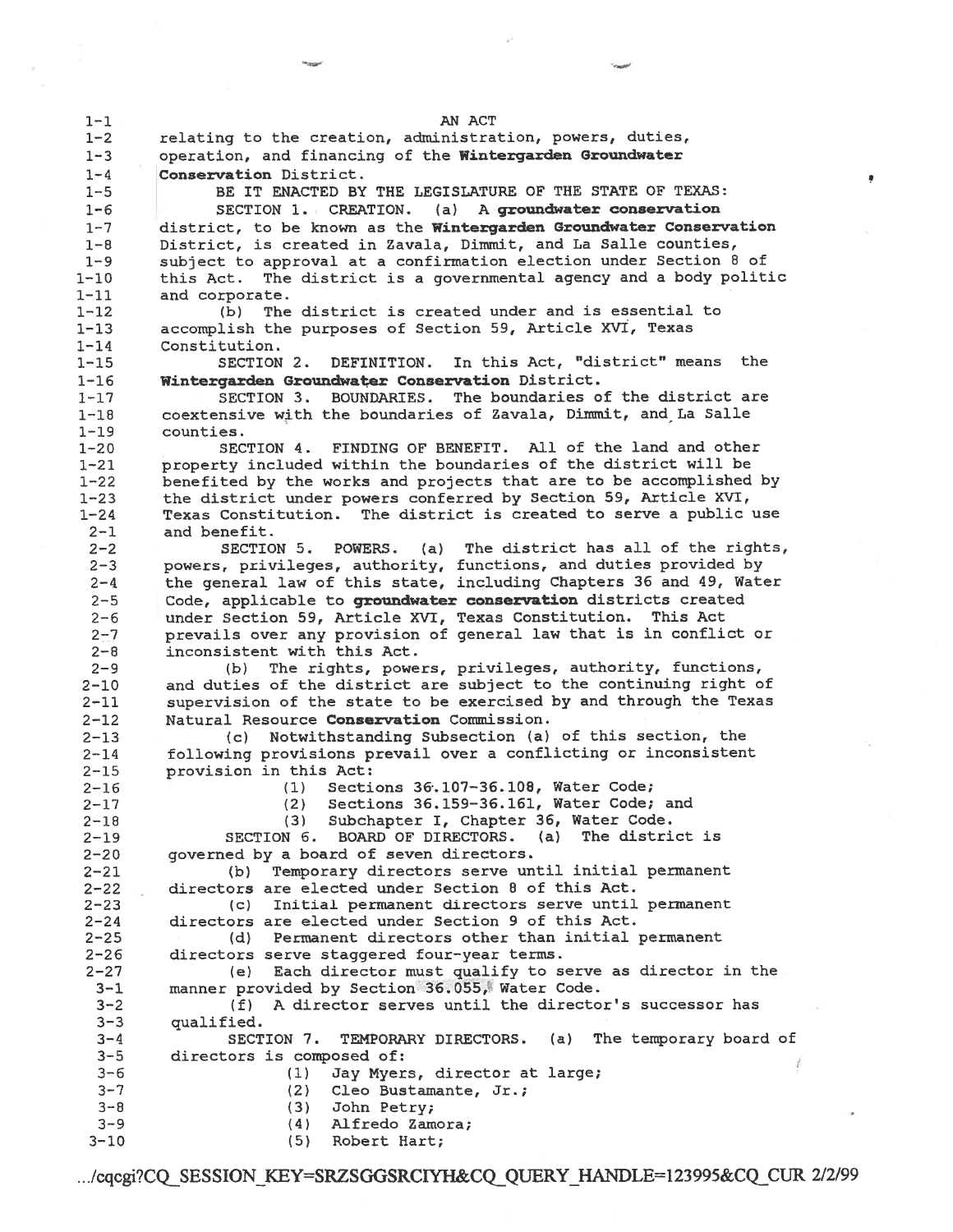$3 - 11$ 

Ana Maria Farias; and  $(6)$ 

James Camilo Flanagan.  $(7)$ 

 $3 - 12$ If a temporary director fails to qualify for office, the  $3 - 13$  $(b)$ temporary directors who have qualified shall appoint a person to  $3 - 14$ fill the vacancy. If at any time there are fewer than four  $3 - 15$ qualified temporary directors, the Texas Natural Resource  $3 - 16$ Conservation Commission shall appoint the necessary number of  $3 - 17$ persons to fill all vacancies on the board.  $3 - 18$ 

SECTION 8. CONFIRMATION AND INITIAL DIRECTORS' ELECTION.  $3 - 19$ The temporary board of directors shall call and hold an  $3 - 20$  $(a)$ election to confirm establishment of the district and to elect two  $3 - 21$ initial directors from each county in the district and one initial  $3 - 22$ director at large from the district.  $3 - 23$ 

At the confirmation and initial directors' election, the  $3 - 24$  $(b)$ temporary board of directors shall provide for a ballot that  $3 - 25$ permits voting for or against confirmation of the district and that  $3 - 26$ permits qualified voters in each county to vote for two initial  $3 - 27$ directors to represent the county and one initial director at  $4 - 1$ large. The temporary board shall have the names of the persons  $4 - 2$ serving as temporary directors placed on the ballot together with  $4 - 3$ the name of any candidate filing for the office of director and  $4 - 4$ blank spaces to write in the names of other persons. If the  $4 - 5$ district is confirmed at the election, the temporary directors, at  $4 - 6$ the time the vote is canvassed, shall declare the person who  $4 - 7$ received the most votes for director at large and the two persons  $4 - 8$ in each county who received the most votes in the county for a  $4 - 9$ position other than director at large to be elected as the initial  $4 - 10$ The temporary directors shall include the results of  $4 - 11$ directors. the directors' election in the district's election report to the  $4 - 12$ Texas Natural Resource Conservation Commission.  $4 - 13$ 

(c) An initial director elected from a county must reside in  $4 - 14$ the county represented by the initial director. An initial  $4 - 15$ director elected at large from the district must reside in the  $4 - 16$  $4 - 17$ district.

Section 41.001(a), Election Code, does not apply to a  $4 - 18$  $(d)$ confirmation and initial directors' election held as provided by  $4 - 19$  $4 - 20$ this section.

Except as provided by this section, a confirmation and  $4 - 21$  $(e)$ initial directors' election must be conducted as provided by  $4 - 22$ Sections 36.017(b)-(h), Water Code, and the Election Code.  $4 - 23$ 

SECTION 9. ELECTION OF DIRECTORS. (a) On the first  $4 - 24$ Saturday in May of the second year after the year in which the  $4 - 25$ district is authorized to be created at a confirmation election, an  $4 - 26$ election shall be held in the district for the election of two  $4 - 27$ directors from each county in the district and one director at  $5 - 1$ large from the district. Three directors elected under this  $5 - 2$ subsection shall each serve a two-year term, and four directors  $5 - 3$ elected under this subsection shall each serve a four-year term.  $5 - 4$ 

(b) A director elected from a county must reside in the  $5 - 5$ county represented by the director. A director elected at large  $5 - 6$ from the district must reside in the district.  $5 - 7$ 

(c) On the first Saturday in May of each subsequent second  $5 - 8$ year following the election, the appropriate number of directors  $5 - 9$  $5 - 10$ shall be elected to the board.

SECTION 10. FINDINGS RELATED TO PROCEDURAL REQUIREMENTS.  $5 - 11$ The proper and legal notice of the intention to introduce this  $5 - 12$  $(a)$ Act, setting forth the general substance of this Act, has been  $5 - 13$ published as provided by law, and the notice and a copy of this Act  $5 - 14$ have been furnished to all persons, agencies, officials, or  $5 - 15$  $5 - 16$ entities to which they are required to be furnished by the constitution and other laws of this state, including the governor,  $5 - 17$ who has submitted the notice and Act to the Texas Natural Resource  $5 - 18$  $5 - 19$ Conservation Commission.

.../cqcgi?CQ SESSION KEY=SRZSGGSRCIYH&CQ QUERY HANDLE=123995&CQ CUR 2/2/99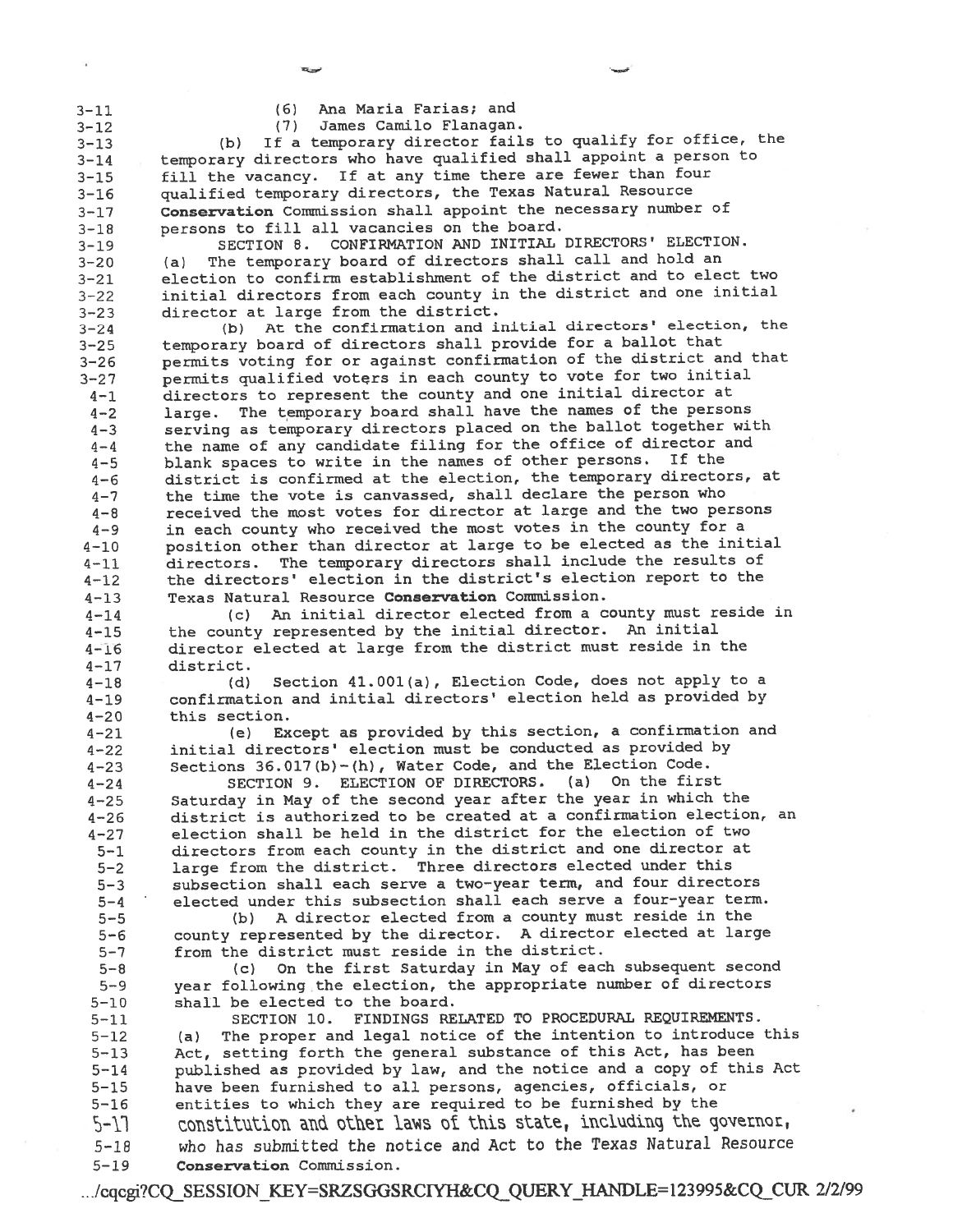(b) The Texas Natural Resource Conservation Commission has  $5 - 20$ filed its recommendations relating to this Act with the governor,  $5 - 21$ lieutenant governor, and speaker of the house of representatives  $5 - 22$ within the required time.  $5 - 23$ 

(c) All requirements of the constitution and laws of this  $5 - 24$ state and the rules and procedures of the legislature with respect  $5 - 25$ to the notice, introduction, and passage of this Act are fulfilled  $5 - 26$ and accomplished.  $5 - 27$ 

EMERGENCY. The importance of this legislation  $6 - 1$ SECTION 11. and the crowded condition of the calendars in both houses create an  $6 - 2$ emergency and an imperative public necessity that the  $6 - 3$ constitutional rule requiring bills to be read on three several  $6 - 4$ days in each house be suspended, and this rule is hereby suspended,  $6 - 5$ and that this Act take effect and be in force from and after its  $6 - 6$ passage, and it is so enacted.  $6 - 7$ 

> Speaker of the House President of the Senate I certify that H.B. No. 3602 was passed by the House on May 10, 1997, by a non-record vote; and that the House concurred in Senate amendments to H.B. No. 3602 on May 29, 1997, by the following vote: Yeas 138, Nays 0, 1 present, not voting.

Chief Clerk of the House I certify that H.B. No. 3602 was passed by the Senate, with amendments, on May 26, 1997, by the following vote: Yeas 31, Nays  $0.$ 

Secretary of the Senate

APPROVED:

Date Governor

.../cqcgi?CQ\_SESSION\_KEY=SRZSGGSRCIYH&CQ\_QUERY\_HANDLE=123995&CQ\_CUR\_2/2/99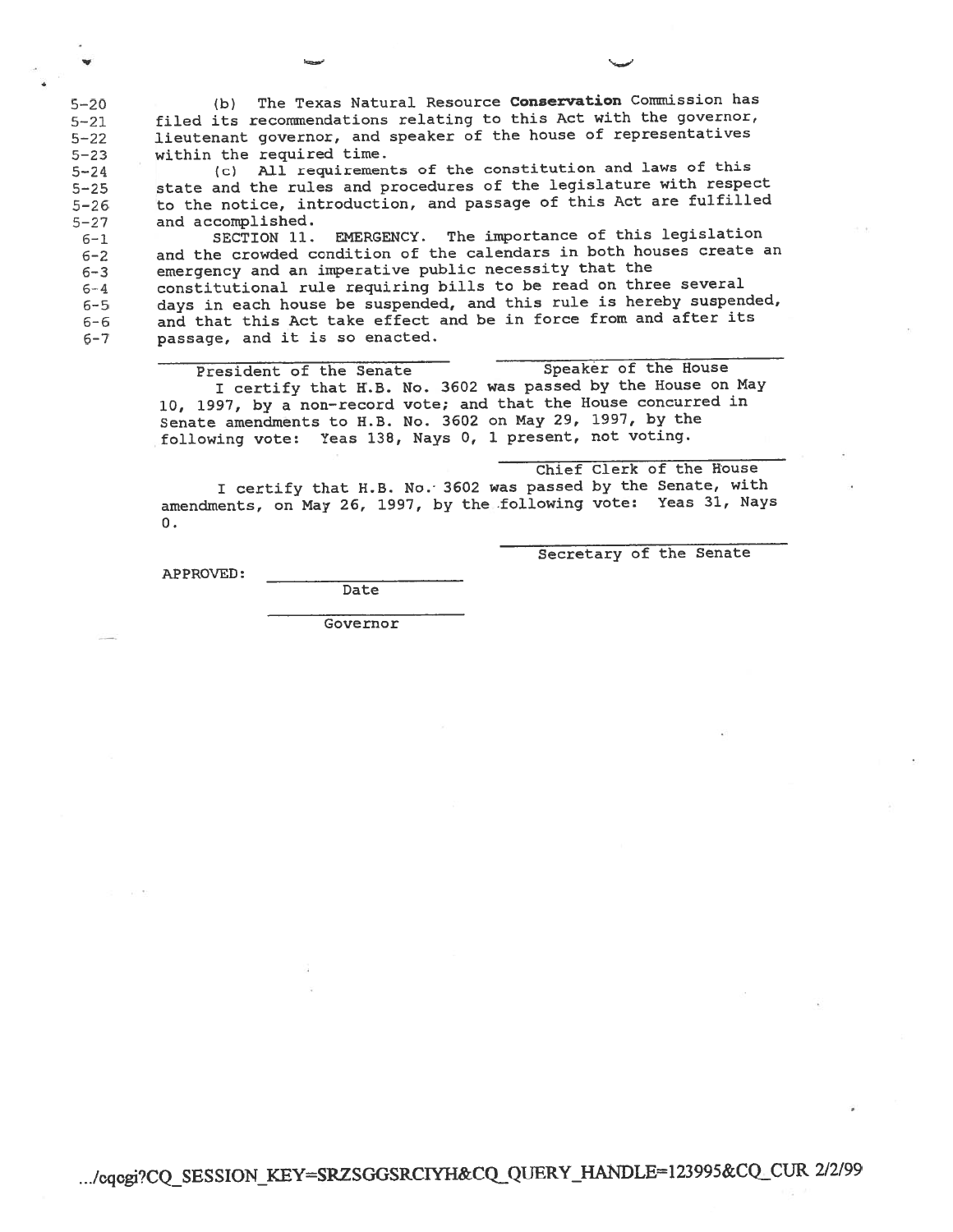

| <b>ASSOCIATE MEMBERSHIP APPLICATION</b>                                                       |  |
|-----------------------------------------------------------------------------------------------|--|
| <b>Organization Information:</b>                                                              |  |
|                                                                                               |  |
| Organization Name: Agua Surance, L. L. L.<br>Address: 1618 WEST SAY TOUS TON PARKWAY NOLTH    |  |
| $_{\rm Zip:}$ 77643<br>City: HOUSTON<br><b>Texas</b>                                          |  |
| Contact Person: HARRY PEY TON                                                                 |  |
| Phone: 713/243-2199 Fax.713/243 216 F. Mail: 1127 for eaguasurance.45                         |  |
| Check here to register the above email address on the TAGD group email list. Please note that |  |

Check here to register the above email address on the TAGD group email list. Please note that this group corresponds regularly so the email address you provide could receive multiple messages on a daily basis.

Membership dues for Associate Members of \$800 will be billed following acceptance into TAGD.

Please do not submit any money at this time. Mail completed application with a copy of the enabling legislation to:

> W. F. "Kirk" Holland - Secretary **Texas Alliance of Groundwater Districts** 1124 Regal Row Austin, TX 78748



Harry A. Peyton

AquaSurance, L.L.C. 1618 W. Sam Houston Pkwy. N. Houston, TX 77043 Email: hpeyton@aquasurance.us

713.243.2199 Direct: 713.243.2180 Fax: 713.243.2169 Toll Free: 800.552.0274

Kathy Turner Jones Lone Star GCD President

David Van Dresar **Fayette County GCD** Vice-President

Steven D. Walthour North Plains GCD **Treasurer** 

W. F. "Kirk" Holland **BSEACD** Secretary

Cindy Weatherby Santa Rita UWCD Parliamentarian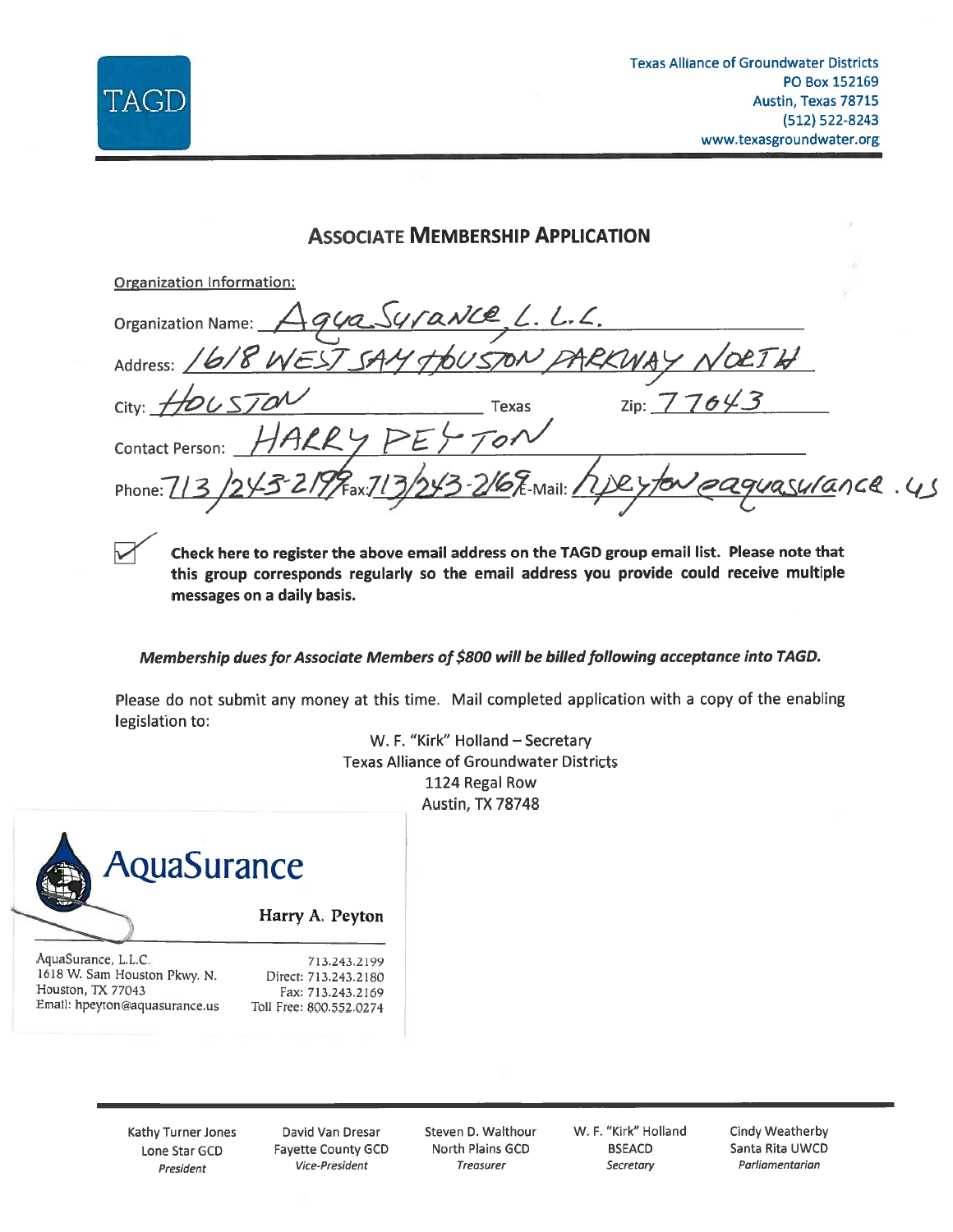#### *Minutes of Regular Meeting* **TEXAS ALLIANCE OF GROUNDWATER DISTRICTS** February 26, 2013 Crowne Plaza Austin

These Minutes are a record of the items discussed, including motions on any matters that involve the TAGD Membership. The Minutes mostly follow the order on the previously distributed agenda, but may not have been discussed in that order, as noted in the Minutes.

#### **Tuesday, February 26, 2013**

**A. Call to Order and Invocation.** TAGD President Kathy Turner Jones called the meeting to order at 10:15 am. Gary Westbrook gave the invocation.

#### **B. Speaker Sessions**

| 10:00 am   | Texas Farm Bureau vs. TCEQ, Challenging TCEQ's Surface Water Curtailment<br>Rules, Doug Caroom, Bickerstaff Heath Delgado Acosta LLP                                                                                                                                          |
|------------|-------------------------------------------------------------------------------------------------------------------------------------------------------------------------------------------------------------------------------------------------------------------------------|
| $10:30$ am | Legislative Update/Discussion, Stacey Steinbach, Texas Alliance of Groundwater<br><b>Districts</b>                                                                                                                                                                            |
| $11:00$ am | Utilizing Social Media for Advocacy and Education, Amy Hays, Texas AgriLife<br>Extension Service, Texas A&M University                                                                                                                                                        |
| 12:00 pm   | Break for lunch                                                                                                                                                                                                                                                               |
| $1:30$ pm  | Evaluating the Contributions of Existing and Proposed Pumping to Future<br>Drawdowns at a Regional Scale (Impacts on Desired Future Conditions) and at a<br>Local Scale (Drawdowns at Specific Wells), Gary Westbrook, Post Oak Savannah<br>GCD, and Steve Young, INTERA Inc. |

- **C. Roll Call.** Secretary Kirk Holland called the roll at 1:40 pm, and informed the Chair there were 49 District Members in attendance, comprising a quorum; one more were subsequently added to the attendance list. A list of GCDs represented at the meeting is attached as Exhibit 1.
- **D. Membership Update.** TAGD Executive Director Stacey Steinbach provided a membership update. As of February 2013, TAGD has 81 District Members and 22 Associate Members for FY 12/13.
- **E. Discussion and possible action on minutes of prior meeting.** It was noted that the location on the minutes needed to be corrected. With that edit included, Jim Conkwright moved and Mike McGuire seconded a motion to approve the minutes as revised. The motion passed unanimously.
- **F. Discussion and possible action on Financial Reports, Budget, and Annual Report.** Stacey provided an overview of TAGD's recent financial reports, a summary of the draft FY11/12 Annual report, and an update from the recent meeting of the Finance and Budget Committee. That committee met via conference call on February 19th to discuss the redirection of funds dedicated to office expenses for this fiscal year (TAGD won't be using the bulk of these expenses due to the generous arrangement with Bickerstaff for office and meeting space during the Legislative Session). The committee discussed the use of the office funds for a website project to improve the GCD database (see below) as well as funds for additional print and outreach materials and meeting expenses. After much discussion, the committee proposed to leave \$2,500 of those funds in the office category and move \$7,500 to the meeting expenses categories to cover the additional costs of providing beverages at meetings, hosting the Capitol breakfast, and securing help at the February and May TAGD meetings. Stacey noted that TAGD is at a point where it needs help with premeeting details and an additional staff person on-site to help with registration and other member needs. To that end, and at the direction of the Finance and Budget Committee, TAGD requested a proposal from IEM (the company that manages our Texas Groundwater Summit) related to providing limited administrative services for our February and May meetings. Joe P. Cooper made and Zach Holland seconded a motion to approve the financial reports and the Annual Report, authorize moving \$7,500 from the office expenses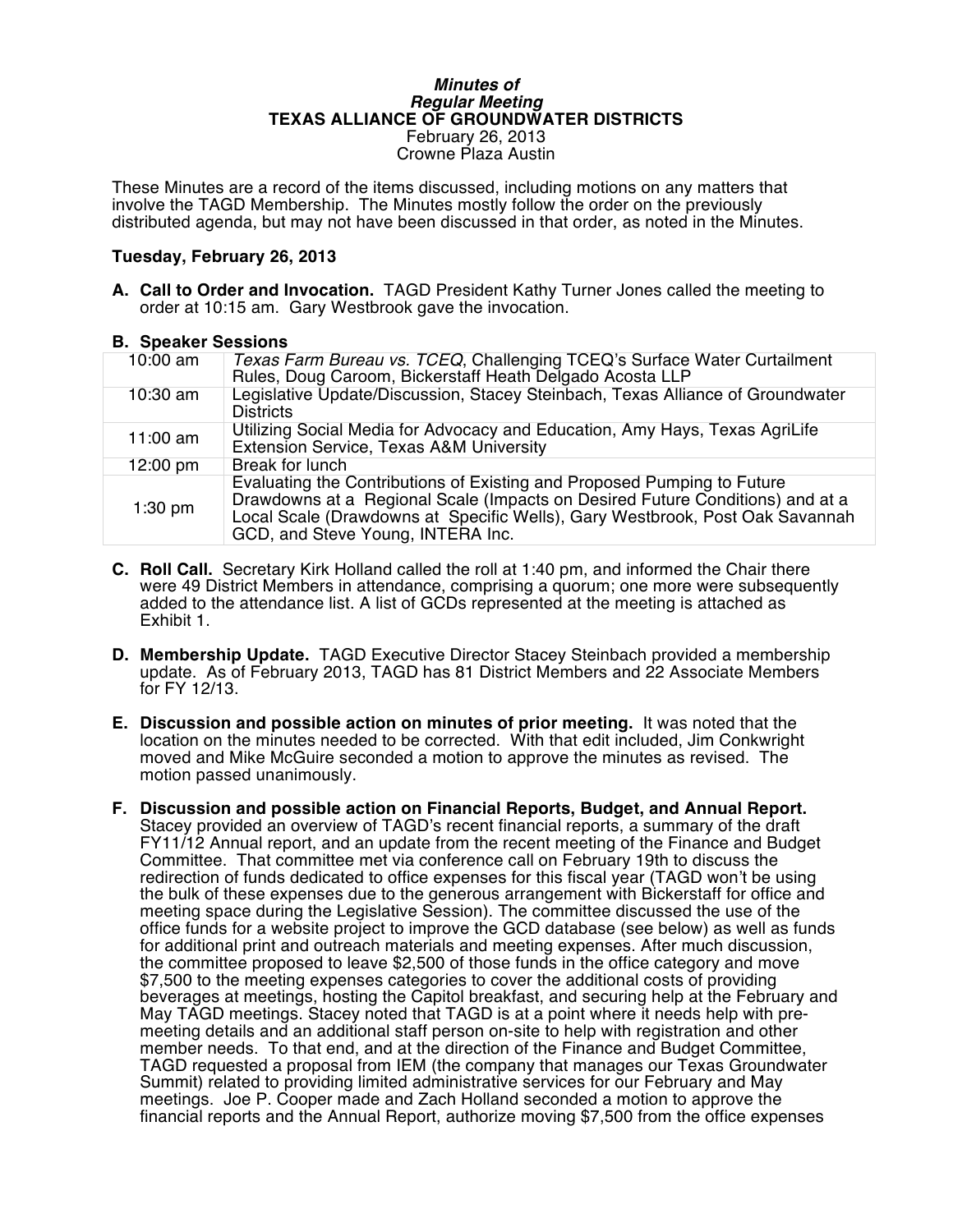category of the Budget to the Meeting Expenses category of the Budget, and approve the contract for administrative meeting services with IEM, and the motion passed unanimously.

- **G. Discussion and possible action on recommendations from subcommittee on grants, projects, and other organizations.** Stacey gave a summary of this committee meeting earlier in the day. The committee, consisting of Steve Walthour, Chair, and Kirk Holland, Leah Adams, Dirk Aaron, Gary Westbrook, and C E Williams recommended the following principles be incorporated into a future Bylaws amendment:
	- 1. TAGD may contribute financial assistance to an organization or research effort only upon upon a written proposal from a member GCD and a subsequent vote of the full membership at a regular TAGD meeting;
	- 2. At the written request of a member GCD that includes a summary of the benefits to TAGD, TAGD's Executive Committee may vote on whether TAGD should lend nonmonetary support to a groundwater research effort or project; and
	- 3. TAGD may become a member of other organizations only upon a written proposal from a member GCD and a subsequent vote of the full membership at a regular TAGD meeting.
- **H. Discussion and possible action on legislative initiatives and legislation.** Stacey provided a legislative update to the membership, highlighting a number of the more farreaching groundwater bills filed so far, noting that at this point there were lots of moving parts on those bills and that their ultimate language and their probability of passing into law were uncertain.

#### **I. Committee Reports**

- **1. Executive Director – Stacey Steinbach.** Stacey previously submitted a written ED report that provided the members more detail of her activities. She noted that most of her recent work was related to the legislative session, and reminded the membership that the membership would be meeting at the Capitol Complex the next morning for TAGD's "Groundwater Day at the Capitol", with breakfast and a speech from Senator Duncan. She also reminded the membership that the next TAGD meeting would be held on a Wednesday and Thursday (because of Memorial Day holiday that week), May 29- 30 in Austin, with Public Funds Investment Act Training happening on Wednesday, May 29th.
- **2. Executive Committee – Kathy Turner Jones.** Kathy provided a summary from the committee's meeting earlier that morning and from a workshop/retreat that occurred Dec. 4-5. Concepts from that meeting will be incorporated into an executive summary for future consideration by the membership.
- **3. Legislative Committee-David Van Dresar.** Stacey provided a report during her presentation, and no further report was needed. She reminded members that updated tracking reports would routinely be uploaded to the private part of the TAGD website, so to check back for the latest information.
- **4. Conference Planning Committee – Stacey Steinbach.** Stacey reported that good progress was being made in advance planning for the conference, which will be held at the San Marcos Conference Center on August 27-29, 2013, and that a full status report would be given to the members in the May meeting.
- **5. Bylaws Committee-Cindy Weatherby.** No report.
- **6. Groundwater Protection** and
- **7. Drought Preparedness Council-David Van Dresar.** David noted that the Texas Well Owner Network recently released a manual for training well owners. He also informed the membership on a recently released study on hydraulic fracturing and groundwater.
- **8. Information and Education-Deanya Williams.** Deanya informed the group that she was working on a possible discount or premiums on ESRI software for TAGD members.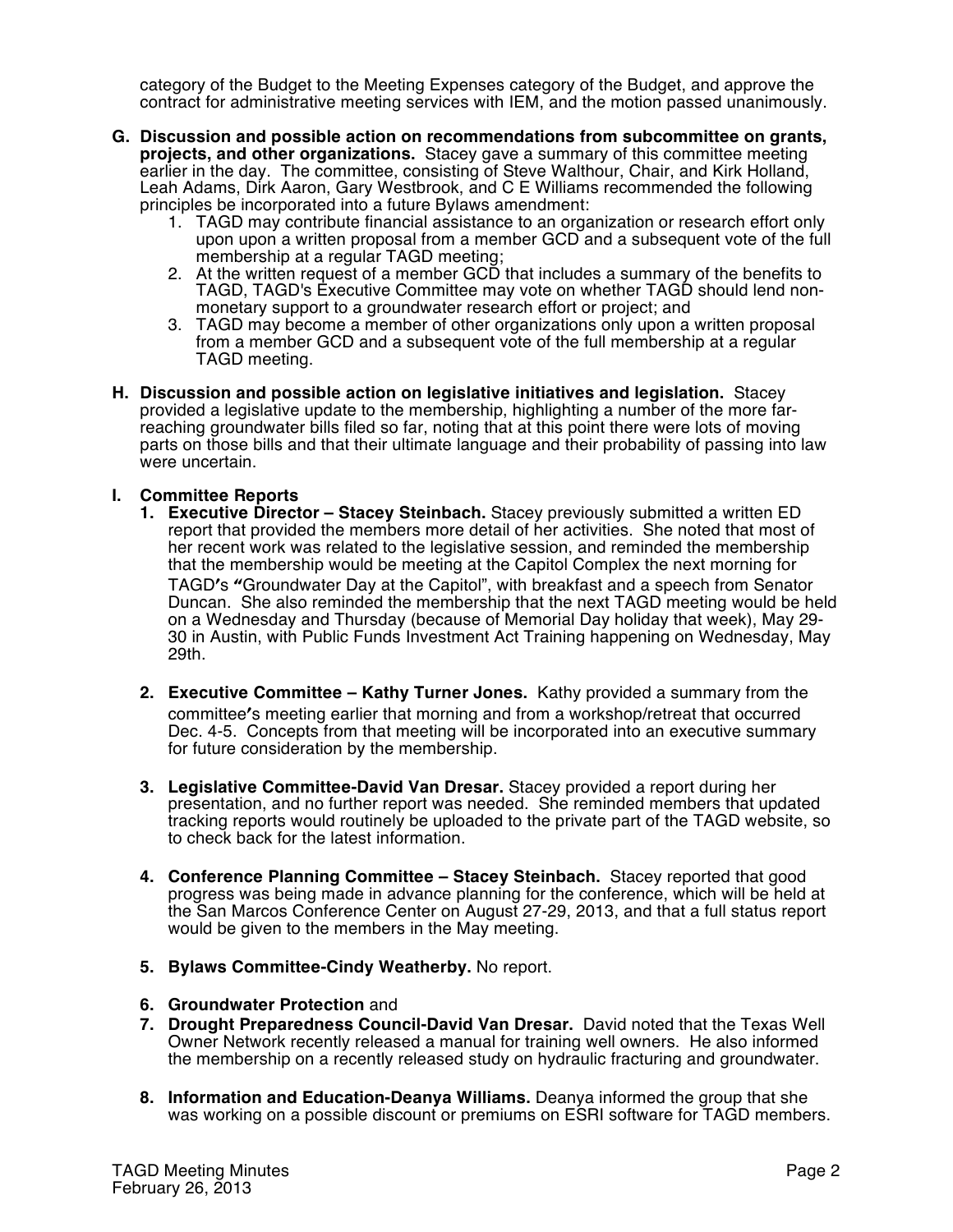The committee also provided feedback on the TAGD flyer to be used in outreach and education efforts, as well as at the Capitol.

- **9. Railroad-Bob Patterson.** Bob noted an upcoming panel on hydraulic fracturing at the National Ground Water Association Conference in San Antonio in early May, and reminded the membership of the pending Railroad Commission rulemakings and several key issues associated with them. He wants to hold a Railroad Commission Committee meeting before May 1.
- **10. Aquifer Storage and Recovery-David Mauk.** No report.
- **11. Soil and Water Conservation.** Mike McGuire mentioned that many things in this arena are in limbo – the fiscal cliff deal extended the Farm Bill one year, but there are still a lot of unanswered questions, especially as to what is and is not exempted.

#### **D. Member and Group Reports**

- **1. GCD reports.** Zach Holland noted that Bluebonnet GCD has received a permit application for 10 wells and exporting more than 20,000 acre-feet per year for cities outside the GCD, which has sparked a lot of interest from the local community. Steve Walthour mentioned that North Plains GCD has just completed a 2012 Irrigation Conservation Demonstration project and he has copies of the report available for those interested.
- **2. GMA reports.** David Van Dresar informed the membership that GMA 15 is conducting an interlocal agreement to hire a consultant to help with the next round of DFC submittals. They will be meeting on April 11, 2013. Larry French, TWDB, raised the agency's efforts with respect to Total Estimated Recoverable Storage, and said TWDB is working on getting those numbers out sometime this year. He also discussed the next round of DFC adoptions and some of TWDB's funding requests for the next biennium, which emphasize additional GAM support and brackish groundwater development. He said he would forward a calendar of DFC adoption deadlines for dissemination to the membership and that the agency would use that calendar in prioritizing Total Estimated Recoverable Storage figures across the state.
- **3. RWPG Reports.** Members are waiting on the state demographer's report. Mary Sahs noted that she would be providing a planning cycle update at the upcoming Texas Water Conservation Association meeting. C.E. Williams informed the membership that GMA 1 and Region A would be meeting on March 21, 2013.
- 4. **Texas Environmental Flows and Advisory Group Reports.** Judy Parker noted that the Brazos region would be meeting in April but that much of the relevant information would not be released until 2014.

#### **E. Other TAGD Business.** None.

**F. Adjournment.** Shortly before 4 PM, Steve Walthour made, and Winton Milliff seconded, a motion to adjourn. The motion passed unanimously.

Respectfully submitted,

Stacey Steinbach, Executive Director, and Kirk Holland, Secretary

Approved by the Membership on \_\_\_\_\_\_\_\_\_\_\_\_\_\_\_\_\_\_\_\_, 2013

\_\_\_\_\_\_\_\_\_\_\_\_\_\_\_\_\_\_\_\_\_\_\_\_\_\_\_\_\_\_\_\_ \_\_\_\_\_\_\_\_\_\_\_\_\_\_\_\_\_\_\_\_\_\_\_\_\_\_\_\_\_ Kathy Turner Jones, President Kirk Holland, Secretary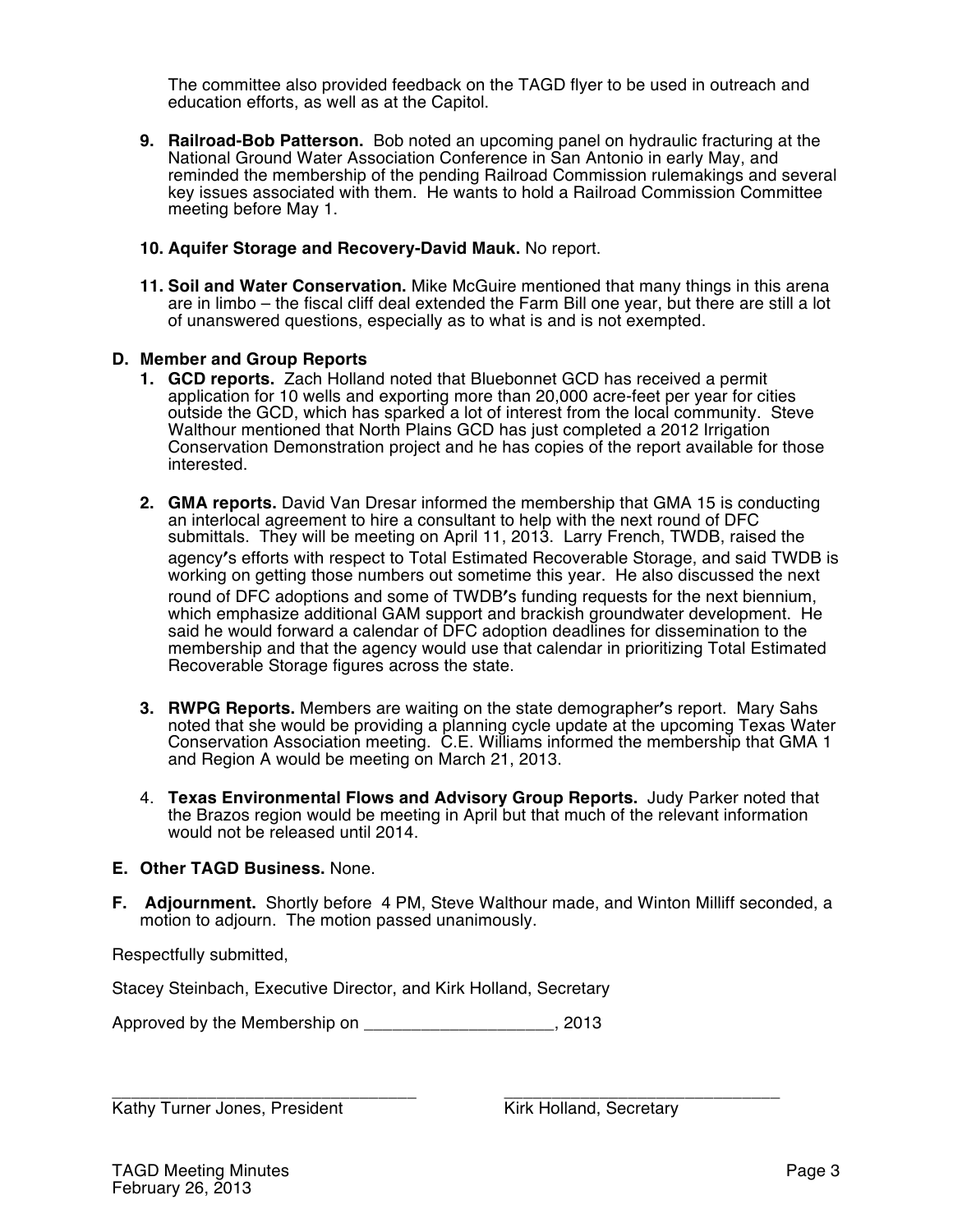#### **Attachment 1**

#### **Members Attending the TAGD Quarterly Business Meeting February 26, 2013 Austin, TX**

- 1. Bandera Co. River Authority and Groundwater District
- 2. Barton Springs/Edwards Aquifer CD
- 3. Bee GCD
- 4. Bluebonnet GCD
- 5. Brazos Valley GCD
- 6. Central Texas GCD
- 7. Clearwater UWCD
- 8. Coastal Bend GCD
- 9. Coke County UWCD
- 10. Colorado County GCD
- 11. Crockett County GCD
- 12. Evergreen UWCD
- 13. Fayette County GCD
- 14. Glasscock GCD
- 15. Gonzales County UWCD
- 16. Hemphill County UWCD
- 17. High Plains UWCD #1
- 18. Hill Country UWCD
- 19. Irion County WCD
- 20. Jeff Davis County GCD
- 21. Kenedy County GCD
- 22. Live Oak UWCD
- 23. Llano Estacado UWCD
- 24. Lone Star GCD
- 25. Lone Wolf GCD
- 26. Lost Pines GCD
- 27. Lower Trinity GCD
- 28. McMullen GCD
- 29. Menard County UWD
- 30. Mesa UWCD
- 31. Mesquite GCD
- 32. Middle Trinity GCD
- 33. Mid-East Texas GCD
- 34. North Plains GCD
- 35. North Texas GCD
- 36. Panhandle GCD
- 37. Panola County GCD
- 38. Plateau UWC&SD
- 39. Post Oak Savannah GCD
- 40. Prairielands GCD
- 41. Real-Edwards Cons. & Recl. **District**
- 42. Red River GCD
- 43. Rolling Plains GCD
- 44. Sandy Land UWCD
- 45. Southeast Texas GCD
- 46. Sterling County UWCD
- 47. Sutton County UWCD
- 48. Texana GCD
- 49. Trinity Glen Rose GCD
- 50. Upper Trinity GCD
- 51. Victoria County GCD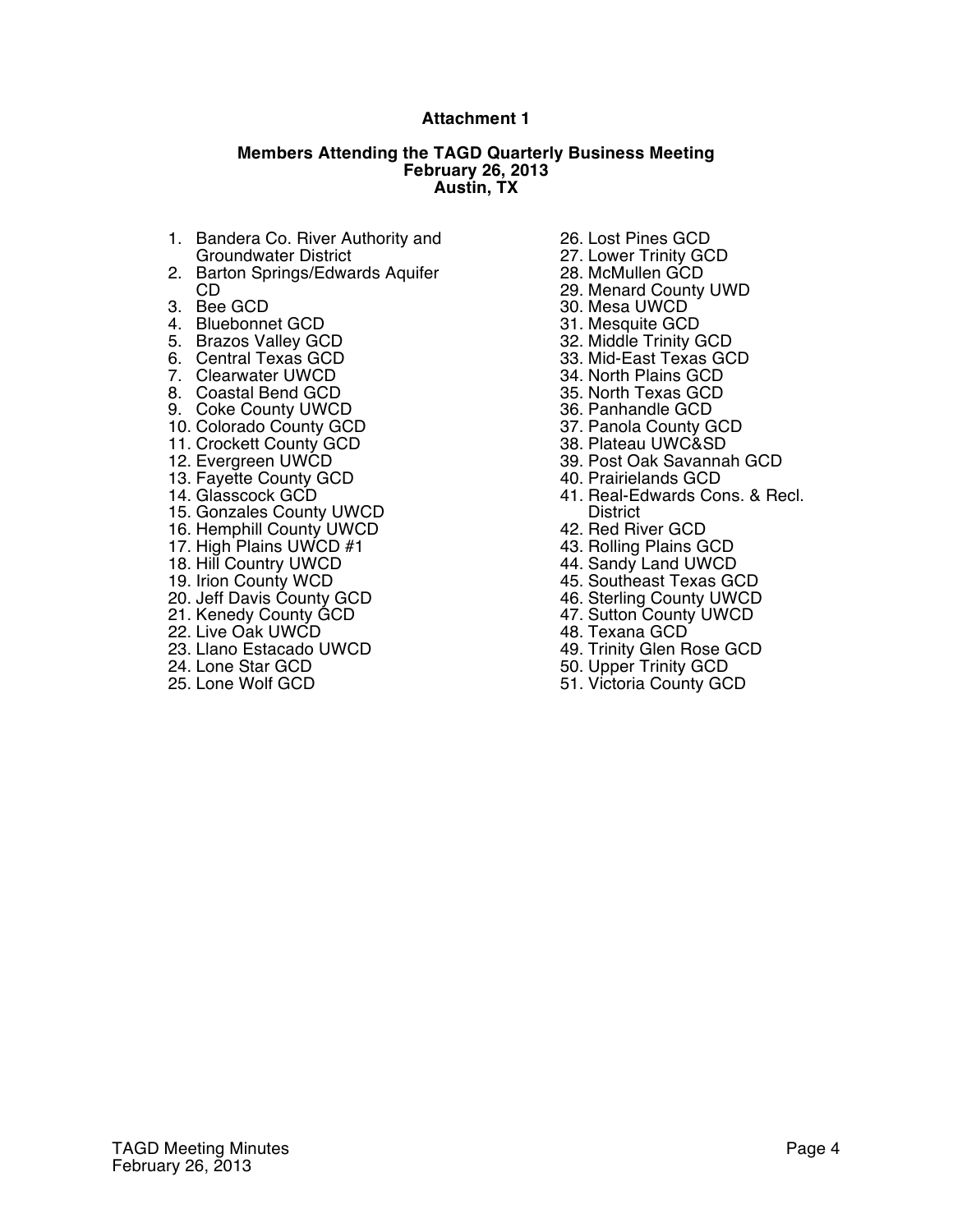#### **TEXAS ALLIANCE OF GROUNDWATER DISTRICTS** *Summary Minutes of Executive Committee Meeting* **Tuesday, February 26, 2013 9:00 am** Crowne Plaza Austin

These summary-level minutes are a record of the items discussed, including motions on any matters that involve or are referred to the TAGD membership. This summary does not necessarily reflect the order in which such discussions took place.

#### A. **Call to Order:** 9:12am

- B. **Roll Call.** The following Executive Committee members were present: Kathy Turner Jones, David Van Dresar, Kirk Holland, Steve Walthour, Cindy Weatherby, Jim Conkwright, Janet Adams, Gary Westbrook, Joe B. Cooper, and Tim Andruss.
- C. **Discussion/possible action on wrap up from 2012 Executive Committee Retreat.** Steve made and Kirk seconded a motion to summarize and memorialize the events and discussions of the 2012 Executive Committee Retreat. The motion passed unanimously.
- D. **Discussion and possible action on Financial Reports, Budget, and Annual Report.**  Stacey provided an overview of TAGD's recent financial reports, a summary of the draft FY11/12 Annual report, and an update from the recent meeting of the Finance and Budget Committee. That committee met via conference call on February 19th to discuss the redirection of funds dedicated to office expenses for this fiscal year (TAGD won't be using the bulk of these expenses due to the generous arrangement with Bickerstaff for office and meeting space during the Legislative Session). The committee discussed the use of the office funds for a website project to improve the GCD database (see below) as well as funds for additional print and outreach materials and meeting expenses. After much discussion, the committee proposed to leave \$2,500 of those funds in the office category and move \$7,500 to the meeting expenses categories to cover the additional costs of providing beverages at meetings, hosting the Capitol breakfast, and securing help at the February and May TAGD meetings. Stacey noted that TAGD is at a point where it needs help with pre-meeting details and an additional staff person on-site to help with registration and other member needs. To that end, and at the direction of the Finance and Budget Committee, TAGD requested a proposal from IEM (the company that manages our Texas Groundwater Summit) related to providing limited administrative services for our February and May meetings. Steve made and David seconded a motion to approve for a membership vote of the financial reports and the Annual Report, moving \$7,500 from the office expenses category of the Budget to the Meeting Expenses category of the Budget, and the proposed contract for administrative meeting services with  $IEM$ . The motion passed unanimously.
- E. **Report from and possible action on recommendations from subcommittee on grants, projects, and other organizations.** Steve gave a summary of this committee meeting earlier in the day. The committee, consisting of Steve Walthour, chair, Kirk Holland, Leah Adams, Dirk Aaron, Gary Westbrook, and C.E. Williams recommended the following principles be incorporated into a future Bylaws amendment:
	- 1. TAGD may contribute financial assistance to an organization or research effort only upon upon a written proposal from a member GCD and a subsequent vote of the full membership at a regular TAGD meeting;
	- 2. At the written request of a member GCD that includes a summary of the benefits to TAGD, TAGD's Executive Committee may vote on whether TAGD should to lend non-monetary support to a groundwater research effort or project; and
	- 3. TAGD may become a member of other organizations only upon a written proposal from a member GCD and a subsequent vote of the full membership at a regular TAGD meeting.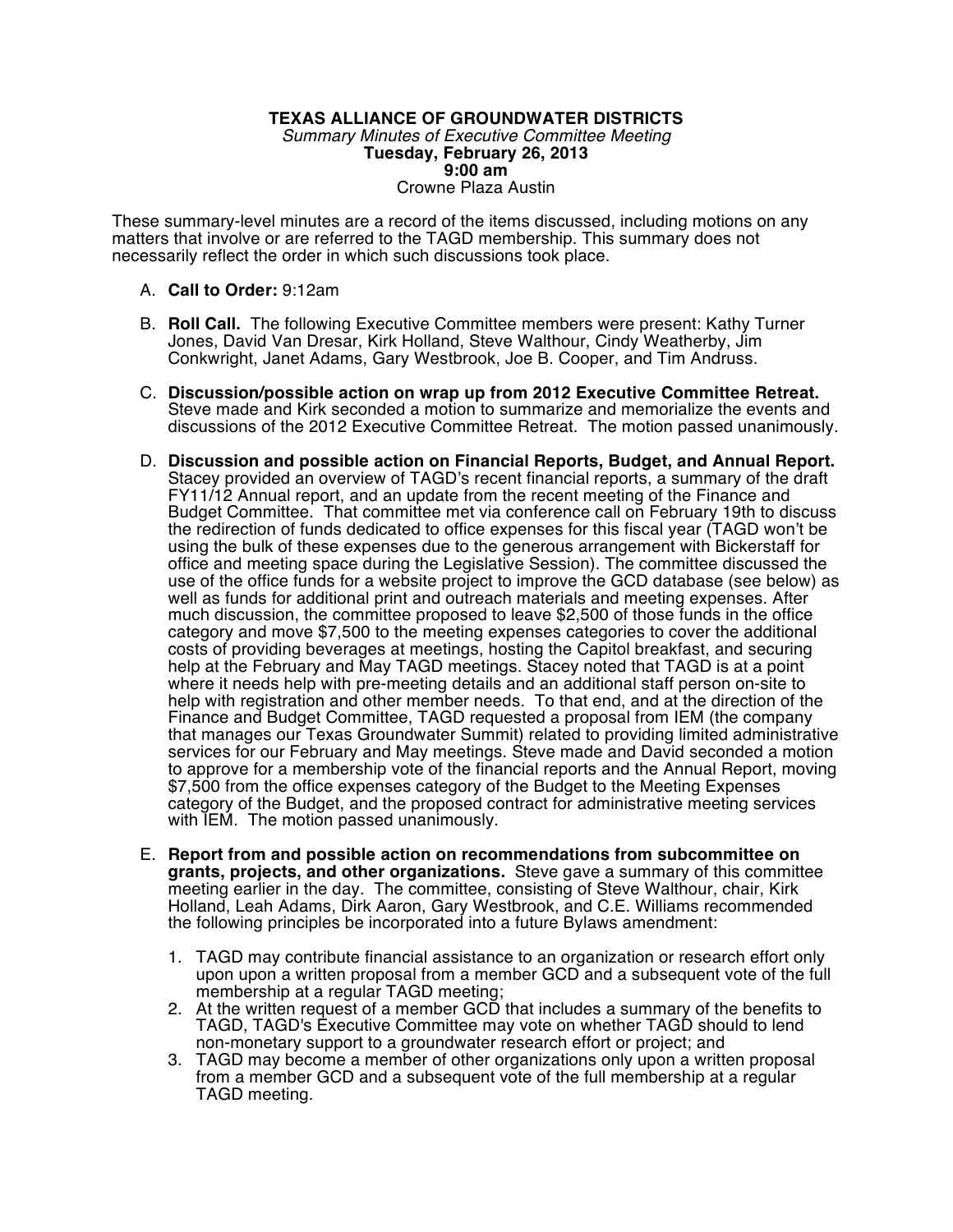- F. **Discussion and possible action on legislative initiatives and legislation.** David and Stacey provided a summary of the Legislative committee meeting from the previous day. Steve made a motion to approve the draft bill position chart, with edits, and Tim Andruss seconded the motion. It passed unanimously.
- G. **Discussion/possible action concerning training offered by TAGD.** No action. Steve suggested the committee look into providing necessary training as part of the membership dues.
- H. **Discussion/possible action concerning TAGD committee participation.** Stacey informed the group that a question had arisen regarding active Associate TAGD members participating on TAGD's conference planning committee. On a motion by Steve and seconded by Joe, the committee voted unanimously to authorize Associate Members to participate on select committees so long as those members do not make up more than 25% of the committee, and subject to the committee's approval.
- I. **Discussion/possible action concerning Texas Groundwater Summit 2013.** No action. Stacey provided an update of Summit planning progress.
- J. **Discussion/possible action concerning other matters before the Executive Committee.** None.
- K. **Adjournment.** The meeting adjourned at 9:44 on a motion by Steve that was seconded by David and approved unanimously.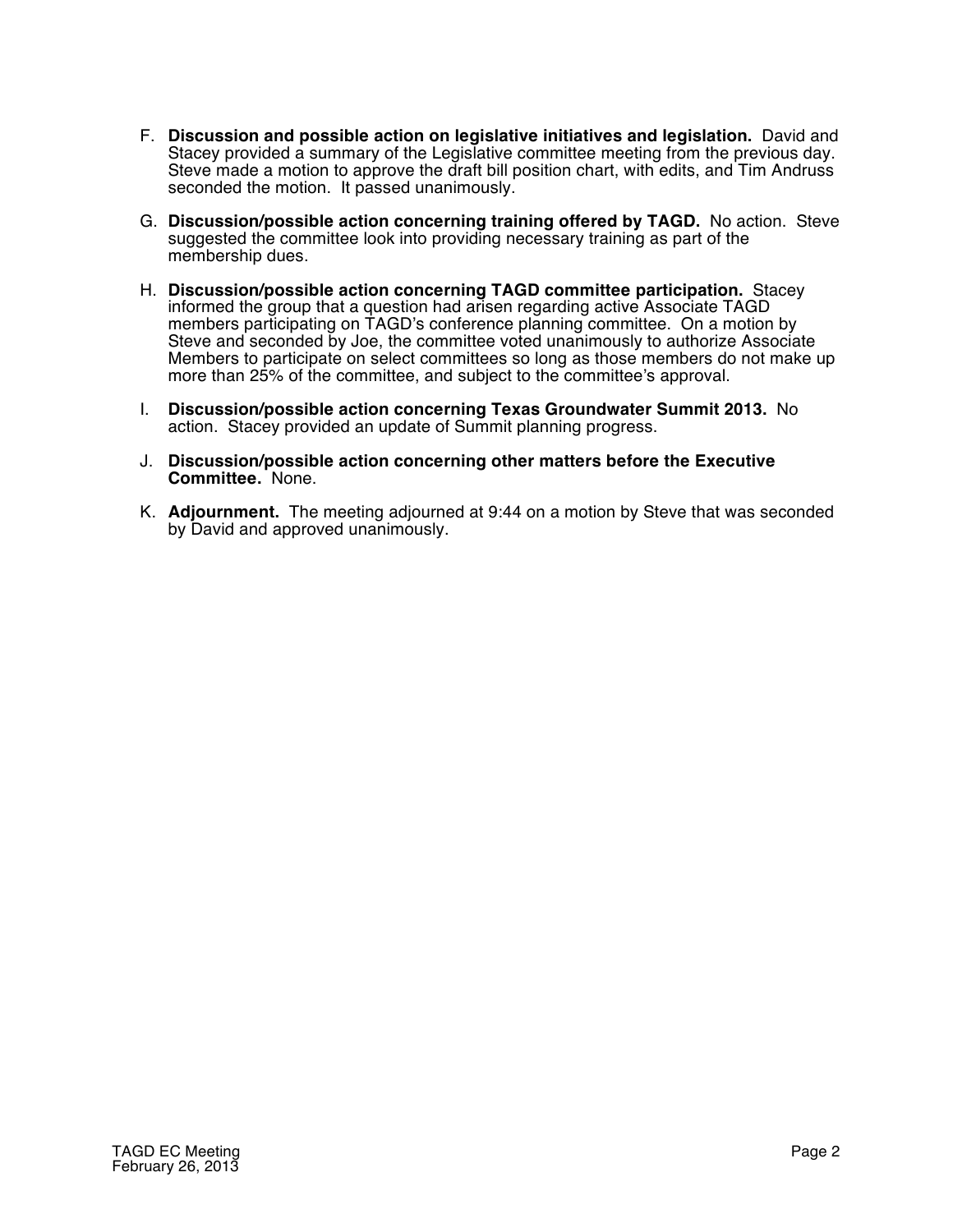# **8:37 AM TAGD 05/28/13 ANNUAL BUDGET**

**Accrual Basis October 2012 through September 2013**

|                                                                                                                                                                 | Oct '12 - Sep 13                               |
|-----------------------------------------------------------------------------------------------------------------------------------------------------------------|------------------------------------------------|
| <b>Income</b><br><b>Member Dues</b>                                                                                                                             |                                                |
| <b>Membership Dues - Voting</b><br><b>Membership Dues - Associates</b>                                                                                          | 40,000.00<br>16,000.00                         |
| <b>Total Member Dues</b>                                                                                                                                        | 56,000.00                                      |
| <b>Meeting Income</b><br><b>Registration Fees</b><br><b>Meals and Break Sponsorships</b><br><b>PFIA Training</b><br><b>Texas Groundwater Summit</b>             | 20,000.00<br>7,000.00<br>4,000.00<br>15,000.00 |
| <b>Total Meeting Income</b>                                                                                                                                     | 46,000.00                                      |
| <b>Interest Income</b>                                                                                                                                          | 300.00                                         |
| <b>Total Income</b>                                                                                                                                             | 102,300.00                                     |
| <b>Expense</b><br><b>Meeting Expenses</b><br><b>Food and Beverages</b><br><b>Conference Rooms/Setup</b><br><b>PFIA Instructor</b>                               | 9,500.00<br>8,000.00<br>2,000.00               |
| <b>Total Meeting Expenses</b>                                                                                                                                   | 19,500.00                                      |
| <b>Professional Services</b><br><b>Audit/Tax Return</b><br><b>Financial Bookkeeping Support</b><br><b>Insurance - Bonds</b><br><b>Texas Legislative Service</b> | 500.00<br>3,600.00<br>400.00<br>1,700.00       |
| <b>Total Professional Services</b>                                                                                                                              | 6,200.00                                       |
| <b>Office Expense</b><br><b>Supplies/Equipment/Printing</b><br>Telephone/Conf.Calls/Postage<br>Website<br><b>Office Expenses</b>                                | 1,500.00<br>850.00<br>1,500.00<br>2,500.00     |
| <b>Total Office Expense</b>                                                                                                                                     | 6,350.00                                       |
| Personnel<br><b>Salaries</b><br><b>Payroll Taxes</b><br><b>Health Insurance Reimburse</b><br><b>Payroll Service Fees</b>                                        | 65,500.00<br>4,552.25<br>6,000.00<br>36.00     |
| <b>Total Personnel</b>                                                                                                                                          | 76,088.25                                      |
| Outreach<br><b>Travel/Conferences/Memberships</b><br>Awards/Sponsorship/Scholarship                                                                             | 1,000.00<br>5,500.00<br>750.00                 |
| <b>Total Expense</b>                                                                                                                                            | 115,388.25                                     |
| Net Income                                                                                                                                                      | -13,088.25                                     |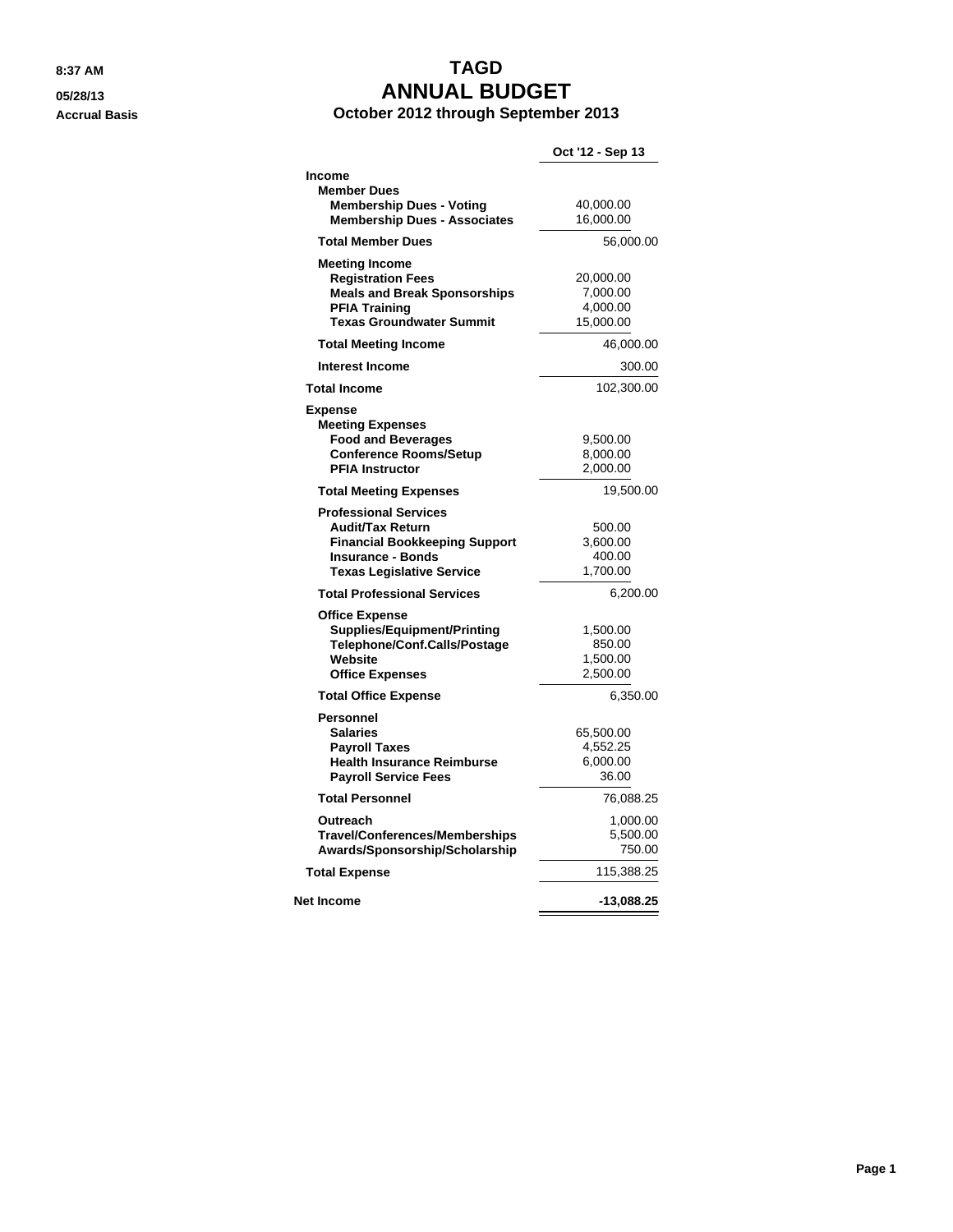## **9:08 AM TAGD 05/28/13 Balance Sheet Accrual Basis As of April 30, 2013**

| AS VI APHI JV, ZV IJ                   |            |
|----------------------------------------|------------|
|                                        | Apr 30, 13 |
| <b>ASSETS</b>                          |            |
| <b>Current Assets</b>                  |            |
| <b>Checking/Savings</b>                |            |
| First Bank - M.M.                      | 119,716.60 |
| <b>First Bank - OPR</b>                | 4,350.00   |
| <b>Total Checking/Savings</b>          | 124,066.60 |
| <b>Accounts Receivable</b>             |            |
| <b>Accounts Receivable</b>             | 477.81     |
| <b>Total Accounts Receivable</b>       | 477.81     |
| <b>Total Current Assets</b>            | 124,544.41 |
| <b>Fixed Assets</b>                    |            |
| <b>Office Equipment</b>                | 1,599.99   |
| <b>Total Fixed Assets</b>              | 1,599.99   |
| <b>TOTAL ASSETS</b>                    | 126,144.40 |
| LIABILITIES & EQUITY                   |            |
| <b>Liabilities</b>                     |            |
| <b>Current Liabilities</b>             |            |
| <b>Other Current Liabilities</b>       |            |
| <b>Accrued Expenses</b>                | 109.55     |
| <b>Total Other Current Liabilities</b> | 109.55     |
| <b>Total Current Liabilities</b>       | 109.55     |
| <b>Total Liabilities</b>               | 109.55     |

**Invested in capital assets, net** 1,599.99 **Opening Bal Equity** 84,433.05 **Retained Earnings** 26,063.81 **Net Income** 13,938.00 **Total Equity** 126,034.85 **TOTAL LIABILITIES & EQUITY 126,144.40**

**Equity**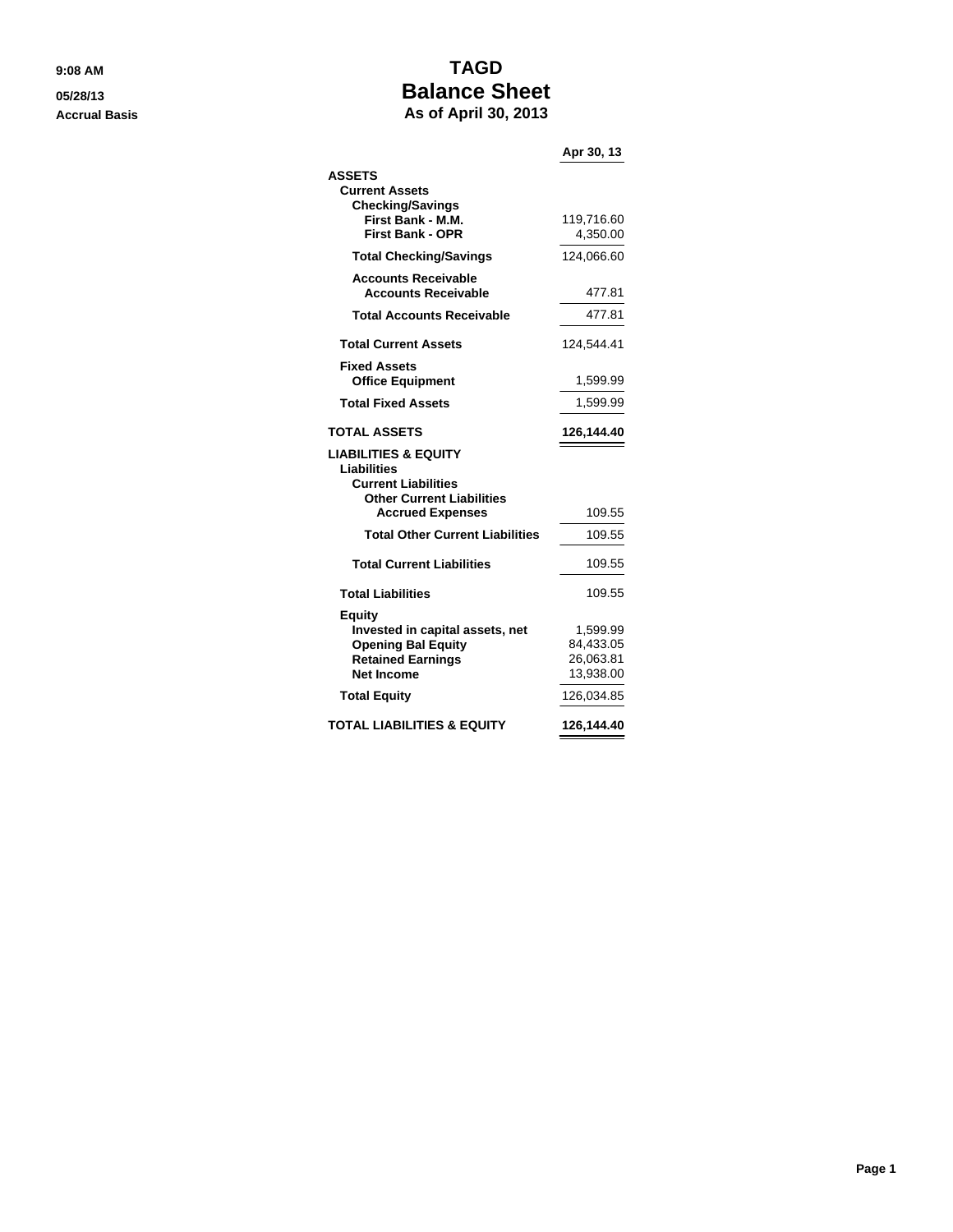**9:07 AM**

#### **05/28/13**

**Accrual Basis**

# M **Profit & Loss - Budget vs. Actual April 2013**

|                                                                                                                                                                 | Apr <sub>13</sub>                    | <b>Budget</b>                        | Oct '12 - Apr 13                          | <b>YTD Budget</b>                          | <b>Annual Budget</b>                           |
|-----------------------------------------------------------------------------------------------------------------------------------------------------------------|--------------------------------------|--------------------------------------|-------------------------------------------|--------------------------------------------|------------------------------------------------|
| Income<br><b>Member Dues</b><br><b>Membership Dues - Voting</b><br><b>Membership Dues - Associates</b>                                                          | 250.00<br>0.00                       |                                      | 40,750.00<br>17,600.00                    | 40,000.00<br>16,000.00                     | 40,000.00<br>16,000.00                         |
| <b>Total Member Dues</b>                                                                                                                                        | 250.00                               |                                      | 58,350.00                                 | 56,000.00                                  | 56,000.00                                      |
| <b>Meeting Income</b><br><b>Registration Fees</b><br><b>Meals and Break Sponsorships</b><br><b>PFIA Training</b><br><b>Texas Groundwater Summit</b>             | 95.00<br>33.00<br>125.00<br>0.00     |                                      | 13,551.25<br>3,658.00<br>125.00<br>0.00   | 12,941.00<br>4,667.00                      | 20,000.00<br>7,000.00<br>4,000.00<br>15,000.00 |
| <b>Total Meeting Income</b>                                                                                                                                     | 253.00                               |                                      | 17,334.25                                 | 17,608.00                                  | 46,000.00                                      |
| <b>Interest Income</b>                                                                                                                                          | 30.96                                | 25.00                                | 232.33                                    | 175.00                                     | 300.00                                         |
| <b>Total Income</b>                                                                                                                                             | 533.96                               | 25.00                                | 75,916.58                                 | 73,783.00                                  | 102,300.00                                     |
| <b>Expense</b><br><b>Meeting Expenses</b><br><b>Food and Beverages</b><br><b>Conference Rooms/Setup</b><br><b>PFIA Instructor</b>                               | 0.00<br>0.00<br>0.00                 |                                      | 5,054.81<br>1,926.50<br>0.00              | 4,400.00<br>2,000.00                       | 9,500.00<br>8,000.00<br>2,000.00               |
| <b>Total Meeting Expenses</b>                                                                                                                                   | 0.00                                 |                                      | 6,981.31                                  | 6,400.00                                   | 19,500.00                                      |
| <b>Professional Services</b><br><b>Audit/Tax Return</b><br><b>Financial Bookkeeping Support</b><br><b>Insurance - Bonds</b><br><b>Texas Legislative Service</b> | 0.00<br>300.00<br>0.00<br>137.50     | 300.00<br>137.50                     | 450.00<br>2,101.45<br>0.00<br>962.50      | 500.00<br>2,100.00<br>400.00<br>1,012.50   | 500.00<br>3,600.00<br>400.00<br>1,700.00       |
| <b>Total Professional Services</b>                                                                                                                              | 437.50                               | 437.50                               | 3,513.95                                  | 4,012.50                                   | 6,200.00                                       |
| <b>Office Expense</b><br><b>Supplies/Equipment/Printing</b><br>Telephone/Conf.Calls/Postage<br>Website<br><b>Office Expenses</b>                                | 420.94<br>35.00<br>0.00<br>0.00      | 125.00<br>75.00<br>125.00<br>300.00  | 2.197.07<br>344.72<br>1,342.06<br>136.06  | 875.00<br>475.00<br>875.00<br>1,000.00     | 1,500.00<br>850.00<br>1,500.00<br>2,500.00     |
| <b>Total Office Expense</b>                                                                                                                                     | 455.94                               | 625.00                               | 4,019.91                                  | 3,225.00                                   | 6,350.00                                       |
| <b>Personnel</b><br><b>Salaries</b><br><b>Payroll Taxes</b><br><b>Health Insurance Reimburse</b><br><b>Payroll Service Fees</b>                                 | 5,416.67<br>414.37<br>459.00<br>1.55 | 5,458.00<br>379.35<br>500.00<br>3.00 | 37,916.69<br>2,900.64<br>3,214.45<br>7.95 | 38,210.00<br>2,655.50<br>3,500.00<br>21.00 | 65,500.00<br>4,552.25<br>6,000.00<br>36.00     |
| <b>Total Personnel</b>                                                                                                                                          | 6,291.59                             | 6,340.35                             | 44,039.73                                 | 44,386.50                                  | 76,088.25                                      |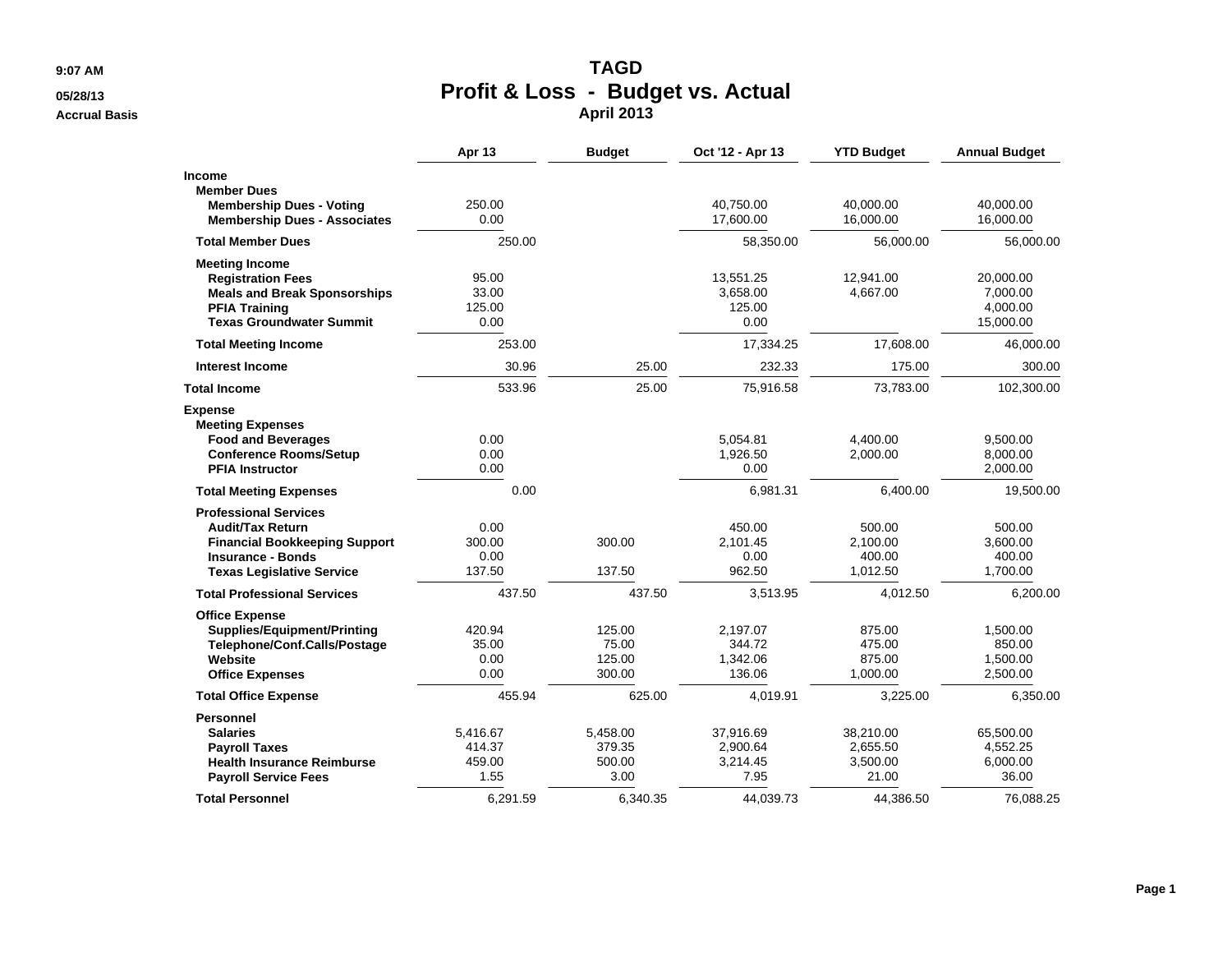**9:07 AM**

#### **05/28/13**

**Accrual Basis**

# M **Profit & Loss - Budget vs. Actual April 2013**

|                                | <b>Apr 13</b> | <b>Budget</b> | Oct '12 - Apr 13 | <b>YTD Budget</b> | <b>Annual Budget</b> |
|--------------------------------|---------------|---------------|------------------|-------------------|----------------------|
| Outreach                       | 0.00          | 85.00         | 61.27            | 575.00            | 1,000.00             |
| Travel/Conferences/Memberships | 158.70        | 459.00        | 3.124.88         | 3,205.00          | 5.500.00             |
| Awards/Sponsorship/Scholarship | 0.00          | 62.50         | 237.53           | 437.50            | 750.00               |
| <b>Total Expense</b>           | 7.343.73      | 8.009.35      | 61.978.58        | 62.241.50         | 115.388.25           |
| Net Income                     | $-6.809.77$   | -7.984.35     | 13.938.00        | 11.541.50         | $-13,088.25$         |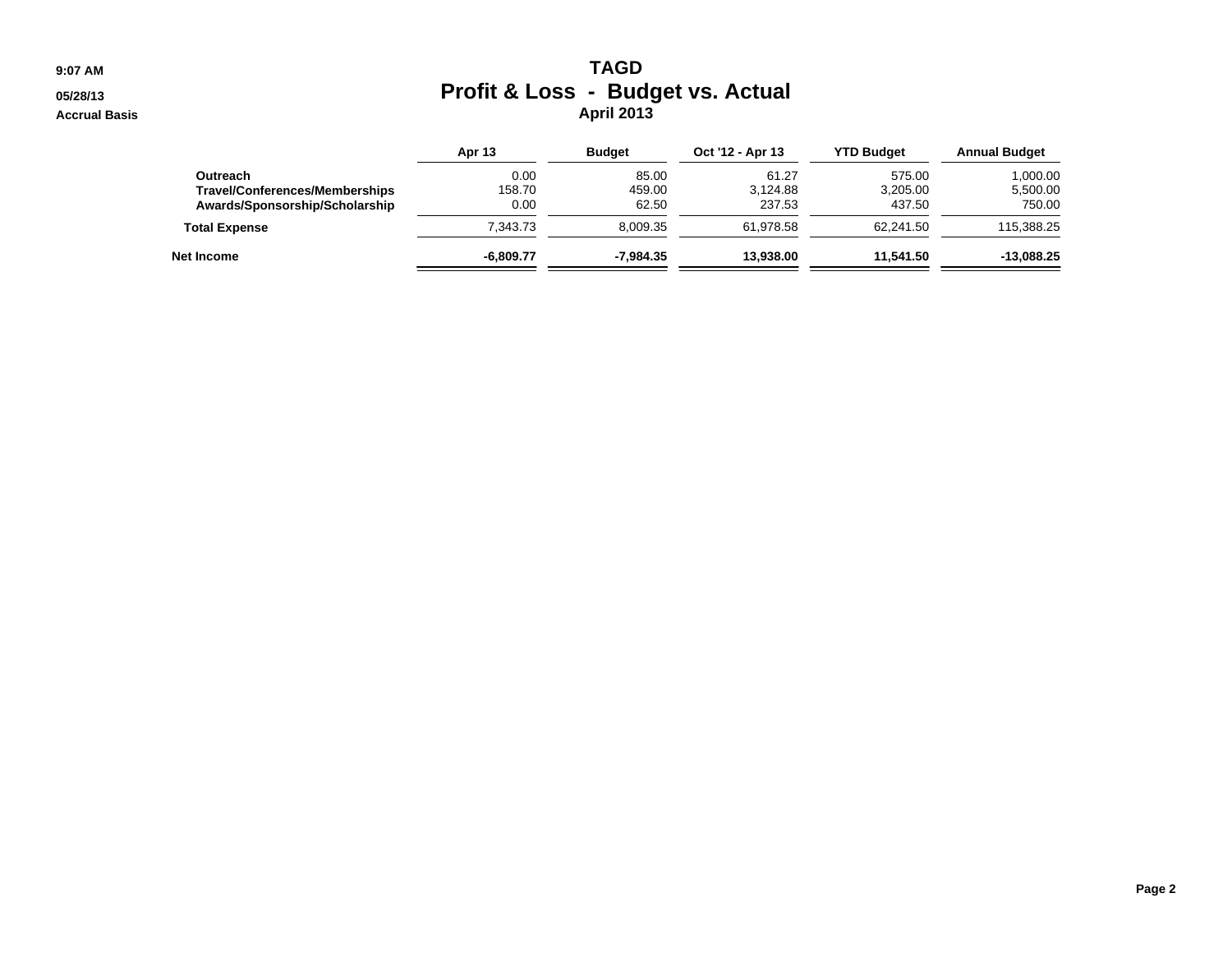|                                 |                                 |                                                                            | TAGD's Texas Groundwater Summit 2013: Draft Program    |  |
|---------------------------------|---------------------------------|----------------------------------------------------------------------------|--------------------------------------------------------|--|
|                                 | <b>SESSION TIME</b>             | <b>SESSION TITLE</b>                                                       |                                                        |  |
| Tuesday, August 27th            |                                 |                                                                            |                                                        |  |
|                                 | 9:00am - 11:30am                | <b>TAGD Annual Meeting</b>                                                 |                                                        |  |
|                                 | 1:00pm - 3:30pm                 | <b>ABCs of GCDs</b>                                                        |                                                        |  |
|                                 |                                 | So you have a GCD Now What?                                                |                                                        |  |
|                                 |                                 | What is a Management Plan?                                                 |                                                        |  |
|                                 |                                 | Pulemaking                                                                 |                                                        |  |
|                                 |                                 | Administrative Procedures 101                                              |                                                        |  |
|                                 |                                 |                                                                            | Joint Planning for Dummies/Regional Water Planning 101 |  |
|                                 | 3:30pm - 4:00pm                 | <b>Break with Exhibits</b>                                                 |                                                        |  |
|                                 | 4:00pm - 5:00pm                 | <b>GCD Panel on Permits</b>                                                |                                                        |  |
|                                 | 5:00pm - 6:00pm                 | <b>Welcome Reception</b>                                                   |                                                        |  |
| <b>Wednesday, August 28th</b>   |                                 |                                                                            |                                                        |  |
|                                 | 8:30am - 8:35am                 | <b>Opening Remarks</b>                                                     |                                                        |  |
|                                 | 8:35am - 9:00 am                | <b>Keynote Address</b>                                                     |                                                        |  |
|                                 | 9:00am - 11:45am                | Policy & Groundwater                                                       |                                                        |  |
|                                 | 9:00am - 9:45am                 | Legislative Update                                                         |                                                        |  |
|                                 | 9:45am - 10:30am                | Case Law Update                                                            |                                                        |  |
|                                 | 10:30am - 11:00am               | <b>Break with Exhibits</b>                                                 |                                                        |  |
|                                 | 11:00am - 11:30am               | State Water Plan/TWDB Update                                               |                                                        |  |
|                                 | $11:30$ am - 12:00pm            | <b>ESA and GCDs</b>                                                        |                                                        |  |
|                                 | 12:00pm - 1:00pm                | Luncheon Keynote: Groundwater, Brackish Water and Surface Water Interfaces |                                                        |  |
| <b>BREAKOUT SESSIONS</b>        |                                 |                                                                            |                                                        |  |
|                                 | <b>Brackish Groundwater and</b> |                                                                            |                                                        |  |
| 1:00pm - 3:00pm Aquifer Storage |                                 | 1:00pm-5:30pm                                                              | <b>Energy and Groundwater Part 1</b>                   |  |
|                                 | How GCDs can manage brackish    |                                                                            |                                                        |  |
| 1:00pm - 2:00pm groundwater     |                                 | 1:00pm - 1:30pm                                                            | <b>Energy Water Nexus</b>                              |  |
|                                 |                                 |                                                                            | The Effects of Hydraulic Fracturing on Groundwater     |  |
|                                 |                                 | 1:30pm - 2:00pm                                                            | <b>Quantity and Quality</b>                            |  |
|                                 |                                 |                                                                            | Risk Assessment of Liquid Waste Disposal by Deep Well  |  |
| 2:00pm - 2:30pm Desal project   |                                 | 2:00pm - 2:30pm                                                            | Injection                                              |  |
| 2:30pm - 3:00pm ASR             |                                 | 2:30pm - 3:00pm                                                            | <b>RRC Rulemaking Update</b>                           |  |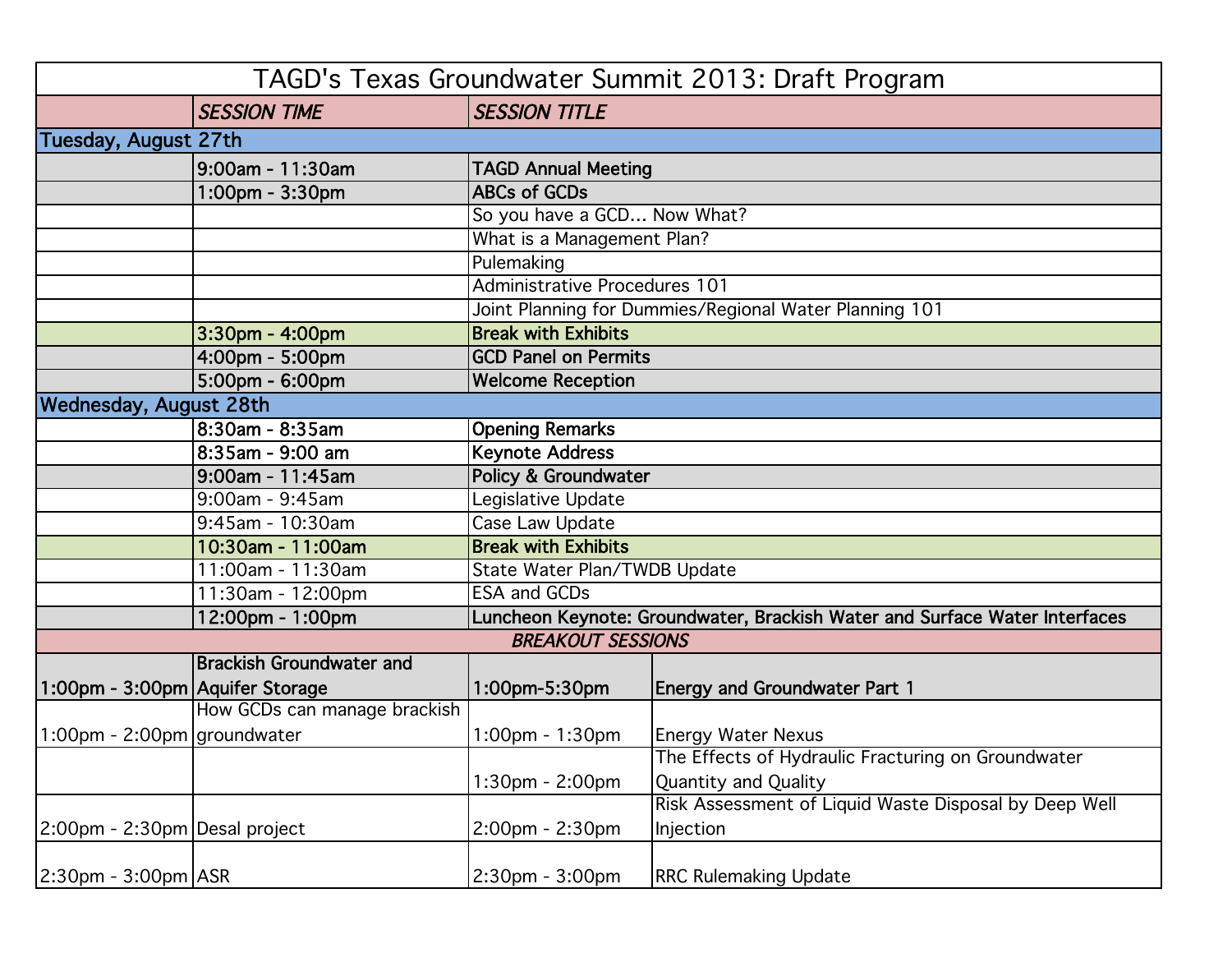|                             | 3:00pm - 3:30pm                           | <b>Break with Exhibits</b>                                   |                                                    |  |
|-----------------------------|-------------------------------------------|--------------------------------------------------------------|----------------------------------------------------|--|
|                             | Science, Technology &                     |                                                              |                                                    |  |
|                             | <b>Groundwater - Water</b>                |                                                              |                                                    |  |
| 3:30pm-5:30pm               | Quality/Quantity Concerns                 | 3:30pm-5:30pm                                                | <b>Energy and Groundwater Part 2</b>               |  |
|                             |                                           |                                                              | Oil and Gas and Groundwater Permitting Exemptions: |  |
| 3:30pm - 4:00pm Dye Tracing |                                           | $3:30$ pm - $4:30$ pm                                        | Perspectives                                       |  |
|                             | 4:00pm - 4:30pm Advanced Water Monitoring |                                                              |                                                    |  |
|                             | 4:30pm - 5:00pm Research Project on GAMs  | 4:30pm - 5:30pm                                              | Mining Panel                                       |  |
|                             | 5:00pm - 5:30pm Grace Satelitte Program   |                                                              |                                                    |  |
|                             | 5:30pm - 7:00pm                           | <b>Networking Reception</b>                                  |                                                    |  |
| Thursday, August 29th       |                                           |                                                              |                                                    |  |
|                             | 8:00am-8:30am                             | <b>Keynote Address</b>                                       |                                                    |  |
|                             | 8:30am - 12:00pm                          | People & Groundwater                                         |                                                    |  |
|                             | 8:30am - 9:00am                           | Taxes & Groundwater                                          |                                                    |  |
|                             | 9:00am - 10:30am                          | Groundwater Ownership: Update and Perspectives               |                                                    |  |
|                             |                                           | Agriculture                                                  |                                                    |  |
|                             |                                           | Wholesalers                                                  |                                                    |  |
|                             |                                           | <b>Municipal</b>                                             |                                                    |  |
|                             |                                           | Landowner                                                    |                                                    |  |
|                             |                                           | <b>Industrial</b>                                            |                                                    |  |
|                             |                                           | Environmental                                                |                                                    |  |
|                             | 10:30am - 11:00am                         | <b>Break with Exhibits</b>                                   |                                                    |  |
|                             | 11:00am - 12:00pm                         | <b>Groundwater Use Reporting Panel</b>                       |                                                    |  |
|                             |                                           | TWDB's Estimates of Total Recoverable Groundwater in Storage |                                                    |  |
|                             |                                           | Reporting Groundwater Use at GCD level                       |                                                    |  |
|                             |                                           | Metering: Issues and Considerations                          |                                                    |  |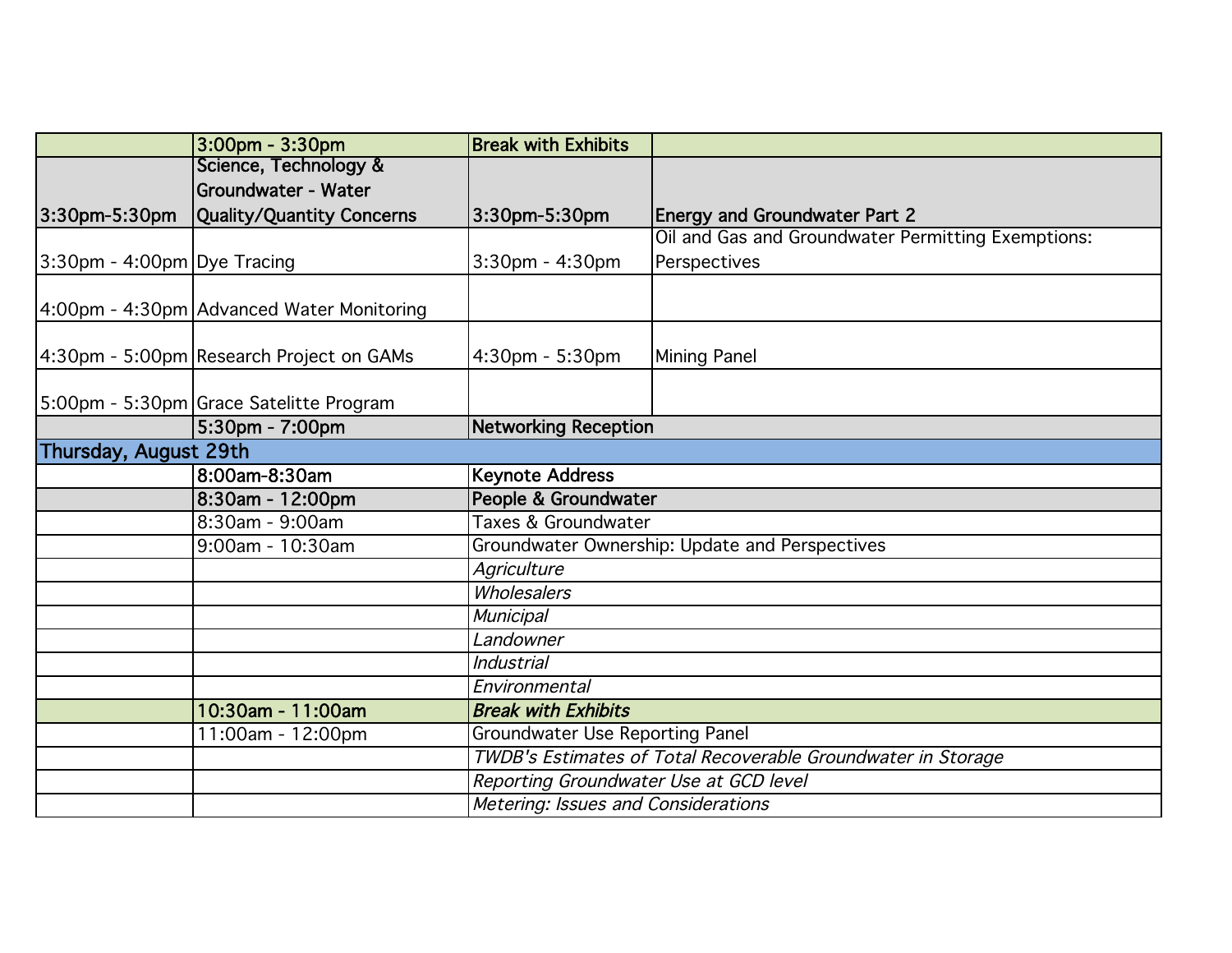



Referred to Committee<br>Reported from Committee<br>Passed 1st Chamber<br>Referred to Committee<br>Passed 2nd Chamber<br>SimedWeteed Signed/Vetoed  $\overline{\phantom{a}}$ 

| <b>HB4</b>     | Ritter, Allan(R)<br>Fraser, Troy(R)      |              | Relating to the creation and funding of the state water implementation<br>fund for Texas to assist the Texas Water Development Board in the<br>funding of certain water-related projects. |
|----------------|------------------------------------------|--------------|-------------------------------------------------------------------------------------------------------------------------------------------------------------------------------------------|
|                |                                          | Last Action: | 5-28-13 G Signed by the Governor                                                                                                                                                          |
| <u>HB 86</u>   | Callegari, Bill(R)                       |              | Relating to the criteria for review by the Sunset Advisory                                                                                                                                |
|                | Lucio, Eddie(D)                          |              | Commission of an agency that licenses an occupation.                                                                                                                                      |
|                |                                          | Last Action: | 5-20-13 G Sent to the Governor                                                                                                                                                            |
| <b>HB 839</b>  | Guillen, Ryan(D)<br>Zaffirini, Judith(D) |              | Relating to the powers, duties, and compensation of the board of<br>directors of the Duval County Groundwater Conservation District.                                                      |
|                |                                          | Last Action: | 5-25-13 G Earliest effective date                                                                                                                                                         |
| HB 878         | Crownover, Myra(R)<br>Estes, $Craig(R)$  |              | Relating to the filing with the state of well logs by operators of oil-<br>related or gas-related wells.                                                                                  |
|                |                                          | Last Action: | 5-16-13 G Sent to the Governor                                                                                                                                                            |
| <b>HB</b> 1025 | Pitts, Jim(R)<br>Williams, $Tommy(R)$    |              | Relating to making supplemental appropriations and reductions in<br>appropriations and giving direction and adjustment authority<br>regarding appropriations.                             |
|                |                                          | Last Action: | 5-26-13 H House adopted conference report (Vote: Y:110/N: 29)                                                                                                                             |
| HB 1079        | Smith, Wayne(R)<br>Hancock, Kelly(R)     |              | Relating to the procedural requirements for action by the Texas<br>Commission on Environmental Quality on applications for<br>production area authorizations.                             |
|                |                                          | Last Action: | 5-27-13 G Sent to the Governor                                                                                                                                                            |
| HB 1563        | King, Tracy(D)<br>Hegar, Glenn(R)        |              | Relating to fees of office for directors of groundwater conservation<br>districts.                                                                                                        |
|                |                                          | Last Action: | 5-23-13 G Sent to the Governor                                                                                                                                                            |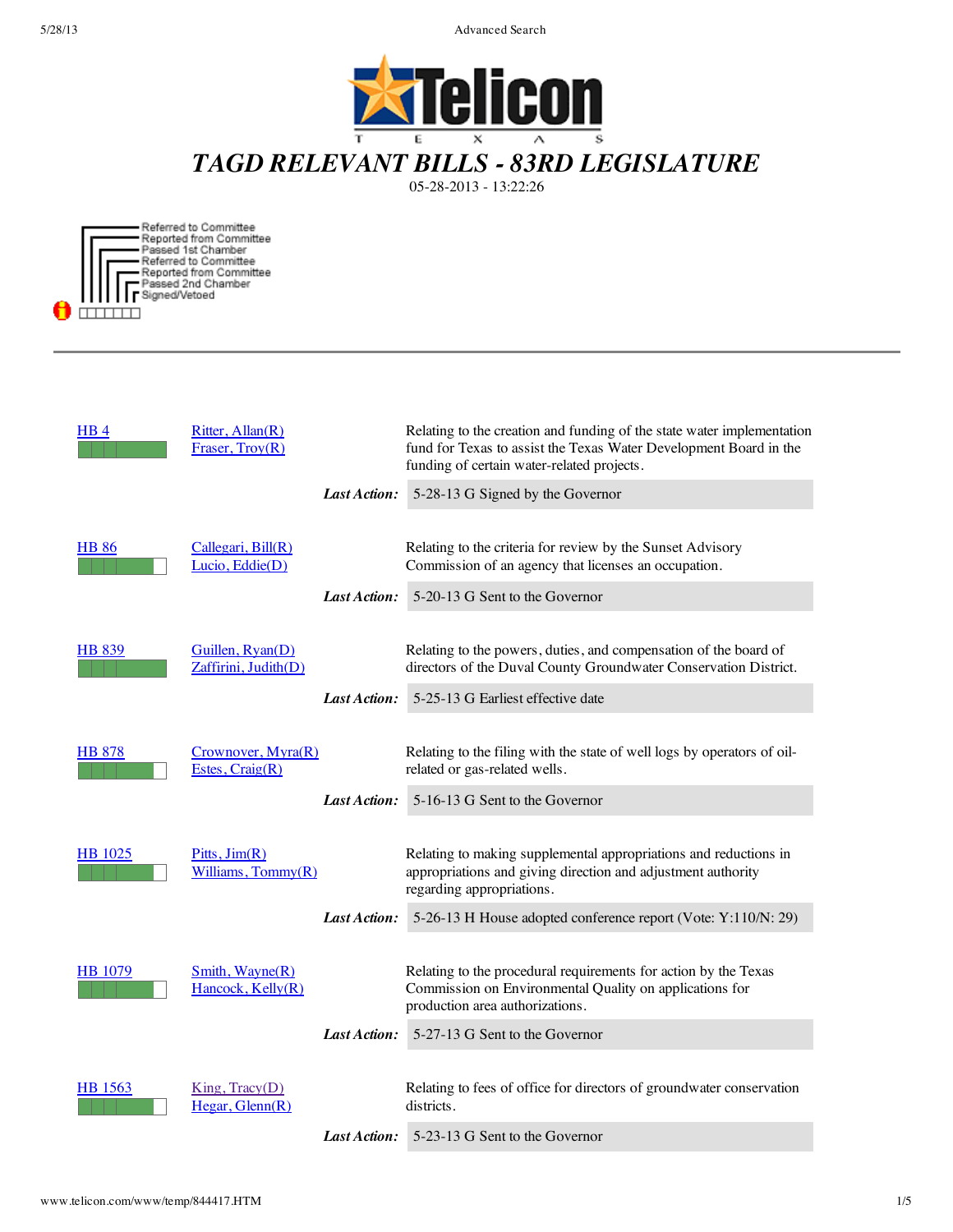| 5/28/13        |                                                | Advanced Search                                                             |                                                                                                                          |  |
|----------------|------------------------------------------------|-----------------------------------------------------------------------------|--------------------------------------------------------------------------------------------------------------------------|--|
| HB 2414        | Button, Angie(R)<br>Deuell, Bob(R)             | Relating to requirements for open meetings held by videoconference<br>call. |                                                                                                                          |  |
|                |                                                | Last Action:                                                                | 5-26-13 G Sent to the Governor                                                                                           |  |
| HB 2781        | $F$ letcher, Allen $(R)$<br>Campbell, Donna(R) |                                                                             | Relating to rainwater harvesting and other water conservation<br>initiatives.                                            |  |
|                |                                                | Last Action:                                                                | 5-25-13 G Sent to the Governor                                                                                           |  |
| <b>HB</b> 3103 | Morrison, Geanie(R)<br>Duncan, Robert(R)       |                                                                             | Relating to the administration of primary elections.                                                                     |  |
|                |                                                | Last Action:                                                                | 5-27-13 G Sent to the Governor                                                                                           |  |
| HB 3137        | Lucio III, Eddie(D)<br>Lucio, Eddie(D)         |                                                                             | Relating to funding construction of regional water projects.                                                             |  |
|                |                                                | Last Action:                                                                | 5-23-13 G Sent to the Governor                                                                                           |  |
| HB 3233        | Ritter, Allan(R)<br>Fraser, $Troy(R)$          |                                                                             | Relating to interbasin transfers of state water.                                                                         |  |
|                |                                                | Last Action:                                                                | 5-23-13 G Sent to the Governor                                                                                           |  |
| HB 3509        | Bonnen, Dennis(R)<br>Seliger, Kel(R)           |                                                                             | Relating to endangered species habitat conservation.                                                                     |  |
|                |                                                | Last Action:                                                                | 5-28-13 G Sent to the Governor                                                                                           |  |
| <b>HB</b> 3511 | Ritter, Allan(R)<br>Eltife, Kevin(R)           |                                                                             | Relating to adjudication of claims under water contracts with local<br>government entities.                              |  |
|                |                                                |                                                                             | Last Action: 5-27-13 G Sent to the Governor                                                                              |  |
| HB 3903        | Isaac, Jason(R)<br>Campbell, Donna(R)          |                                                                             | Relating to the Hays Trinity Groundwater Conservation District and<br>providing authority to increase certain fees.      |  |
|                |                                                | Last Action:                                                                | 5-27-13 G Sent to the Governor                                                                                           |  |
| <b>SB</b> 168  | Fraser, $Troy(R)$<br>Farney, Marsha(R)         |                                                                             | Relating to the election of members of the board of directors of the<br>Central Texas Groundwater Conservation District. |  |
|                |                                                | Last Action:                                                                | 5-27-13 G Sent to the Governor                                                                                           |  |
| <b>SB</b> 176  | Carona, John(R)<br>Flynn, Dan(R)               |                                                                             | Relating to the distribution of certain consultants' reports.                                                            |  |
|                |                                                | Last Action:                                                                | 5-28-13 G Sent to the Governor                                                                                           |  |
| <u>SB 198</u>  | Watson, Kirk(D)<br>Dukes, Dawnna(D)            |                                                                             | Relating to restrictive covenants regulating drought-resistant<br>landscaping or water-conserving turf.                  |  |
|                |                                                | Last Action:                                                                | 5-25-13 G Sent to the Governor                                                                                           |  |
|                |                                                |                                                                             |                                                                                                                          |  |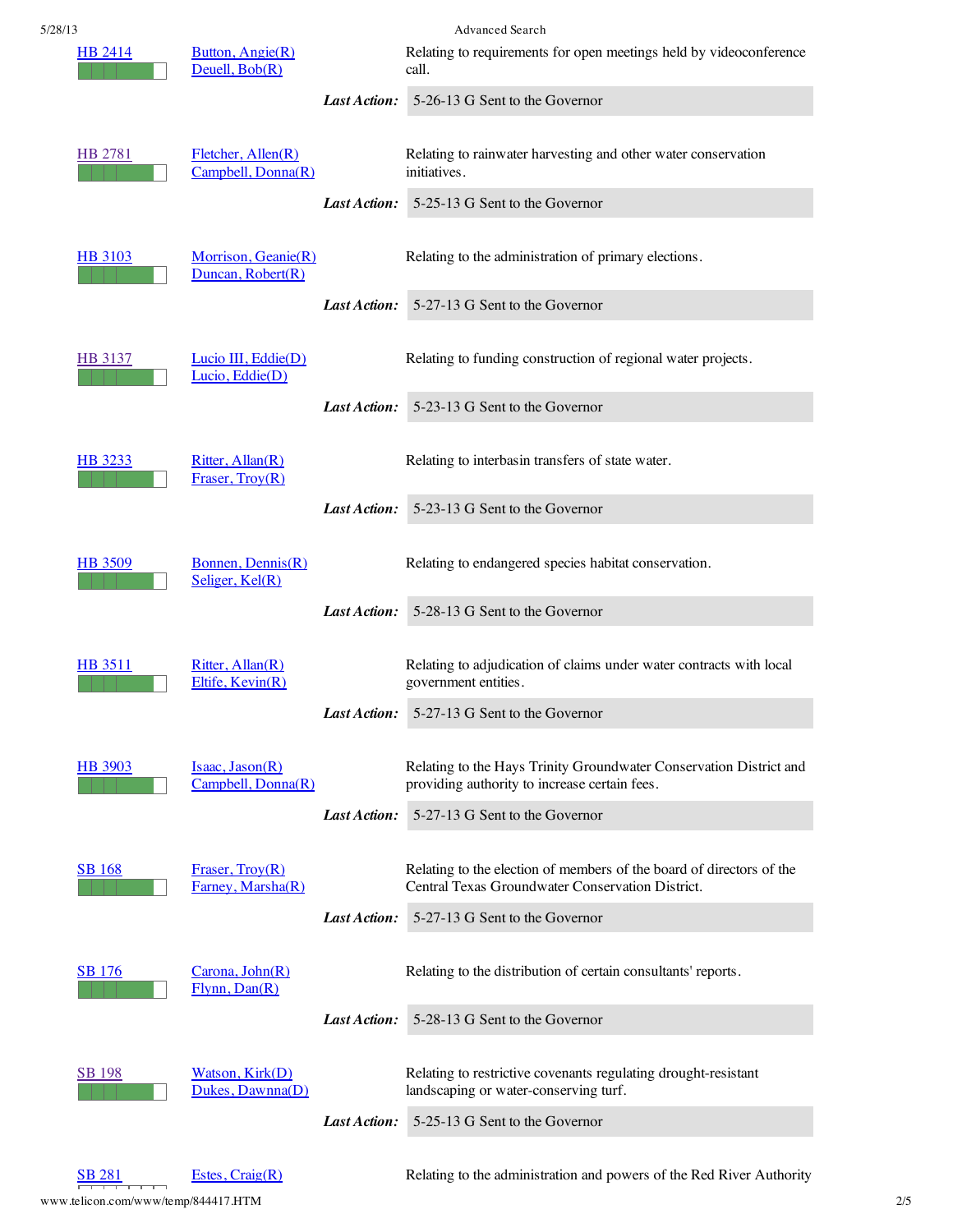| 5/28/13       |                                                |                     | <b>Advanced Search</b>                                                                                                                                                                                                                         |
|---------------|------------------------------------------------|---------------------|------------------------------------------------------------------------------------------------------------------------------------------------------------------------------------------------------------------------------------------------|
|               | Frank, James(R)                                |                     | of Texas.                                                                                                                                                                                                                                      |
|               |                                                | <b>Last Action:</b> | 5-26-13 S Senate adopted conference report (Vote: Y: 31/N: 0)                                                                                                                                                                                  |
| <u>SB 293</u> | Williams, Tommy(R)<br>Ritter, Allan(R)         |                     | Relating to the authority of certain water districts to hold meetings by<br>teleconference or videoconference.                                                                                                                                 |
|               |                                                | Last Action:        | 5-10-13 G Earliest effective date                                                                                                                                                                                                              |
| SB 454        | Hegar, Glenn(R)<br>Stephenson, Phil(R)         |                     | Relating to the authority of certain conservation and reclamation<br>districts to file an annual financial report with the executive director<br>of the Texas Commission on Environmental Quality in lieu of filing<br>an annual audit report. |
|               |                                                | Last Action:        | 5-28-13 G Sent to the Governor                                                                                                                                                                                                                 |
| <b>SB 471</b> | Ellis, Rodney(D)<br>Harper-Brown, Linda(R)     |                     | Relating to technological efficiencies in the recording of certain open<br>meetings.                                                                                                                                                           |
|               |                                                | Last Action:        | 5-18-13 G Earliest effective date                                                                                                                                                                                                              |
| <b>SB 595</b> | Hegar, Glenn(R)<br>Zerwas, John(R)             |                     | Relating to the power of the North Fort Bend Water Authority to<br>impose a charge on certain wells or classes of wells.                                                                                                                       |
|               |                                                | Last Action:        | 5-18-13 G Earliest effective date                                                                                                                                                                                                              |
| SB 655        | Birdwell, Brian(R)<br>King, Phil(R)            |                     | Relating to the exercise of the power of eminent domain by certain<br>authorized entities.                                                                                                                                                     |
|               |                                                | Last Action:        | 5-18-13 G Earliest effective date                                                                                                                                                                                                              |
| SB 662        | Carona, John(R)<br>Villalba, Jason(R)          |                     | Relating to the composition of the drought preparedness council.                                                                                                                                                                               |
|               |                                                | Last Action:        | 5-27-13 G Sent to the Governor                                                                                                                                                                                                                 |
| <b>SB 890</b> | Uresti, Carlos(D)<br>Nevarez, Poncho(D)        |                     | Relating to the creation of the Reeves County Groundwater<br>Conservation District.                                                                                                                                                            |
|               |                                                | Last Action:        | 5-22-13 G Sent to the Governor                                                                                                                                                                                                                 |
| <b>SB 902</b> | Fraser, $Troy(R)$<br>Callegari, Bill(R)        |                     | Relating to the operation, powers, and duties of certain water<br>districts.                                                                                                                                                                   |
|               |                                                | Last Action:        | 9-1-13 G Earliest effective date                                                                                                                                                                                                               |
| <b>SB 910</b> | $D$ uncan, Robert $(R)$<br>Morrison, Geanie(R) |                     | Relating to certain election practices and procedures.                                                                                                                                                                                         |
|               |                                                | Last Action:        | 5-26-13 H House adopted conference report (Vote: Y:142/N: 0)                                                                                                                                                                                   |
| <b>SB</b> 983 | Ellis, Rodney(D)<br>Harper-Brown, Linda(R)     |                     | Relating to in camera review and filing of the information at issue in<br>a suit filed under the public information law.                                                                                                                       |
|               |                                                |                     | Last Action: 5-20-13 G Sent to the Governor                                                                                                                                                                                                    |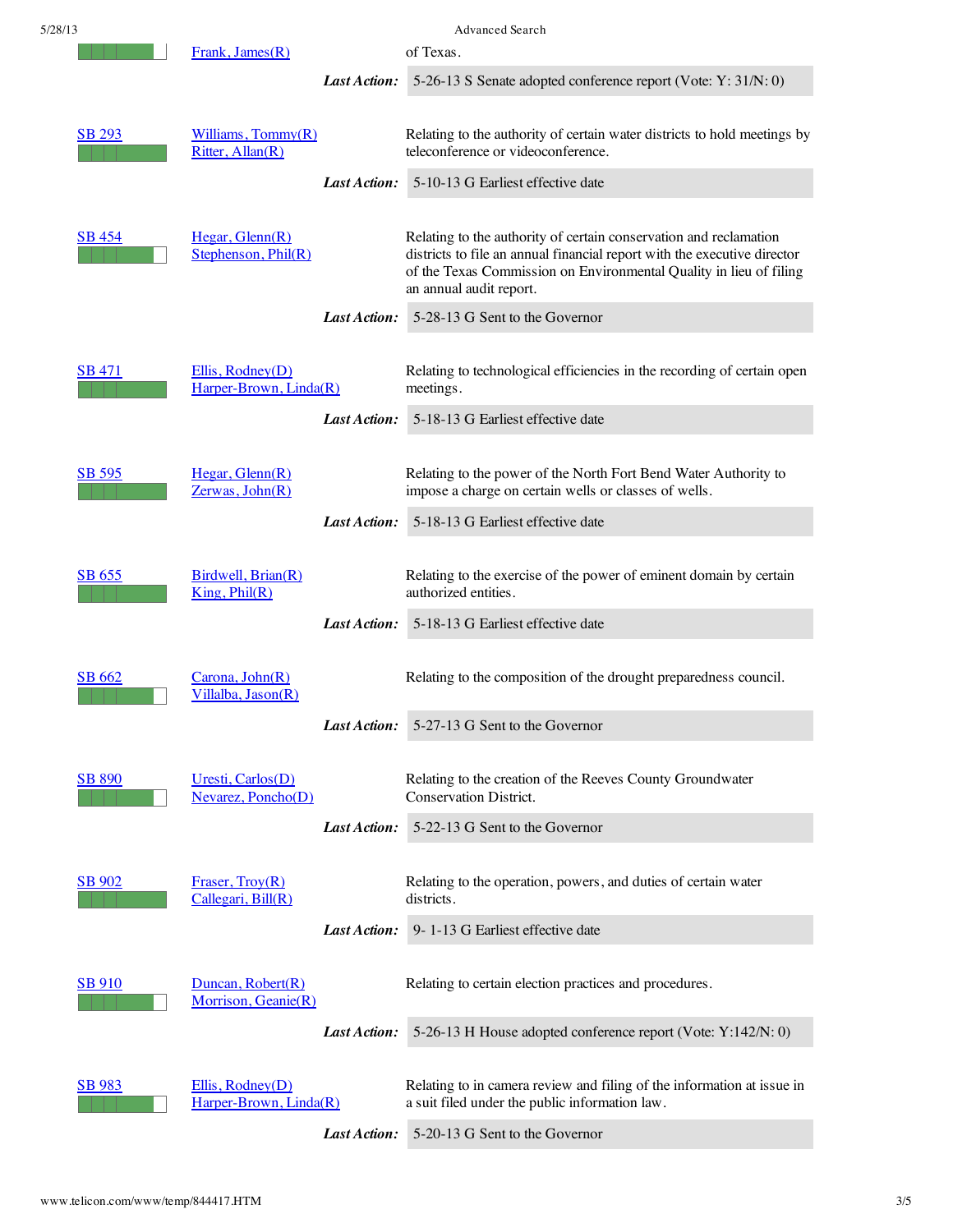| 5/28/13        |                                          |              | <b>Advanced Search</b>                                                                                                                                                                                                         |
|----------------|------------------------------------------|--------------|--------------------------------------------------------------------------------------------------------------------------------------------------------------------------------------------------------------------------------|
| <b>SB</b> 984  | Ellis, Rodney(D)<br>Perry, Charles $(R)$ |              | Relating to the meeting of a governmental body held by<br>videoconference call.                                                                                                                                                |
|                |                                          | Last Action: | 9-1-13 G Earliest effective date                                                                                                                                                                                               |
| <b>SB</b> 1012 | Zaffirini, Judith(D)<br>Guillen, Ryan(D) |              | Relating to the McMullen Groundwater Conservation District.                                                                                                                                                                    |
|                |                                          | Last Action: | 5-22-13 G Sent to the Governor                                                                                                                                                                                                 |
| <b>SB</b> 1026 | Duncan, Robert(R)<br>Ritter, Allan(R)    |              | Relating to the nonsubstantive revision of certain local laws<br>concerning special districts, including conforming amendments.                                                                                                |
|                |                                          | Last Action: | 4-1-15 G Earliest effective date                                                                                                                                                                                               |
| <b>SB</b> 1093 | West, Royce(D)<br>Harper-Brown, Linda(R) |              | Relating to nonsubstantive additions to and corrections in enacted<br>codes.                                                                                                                                                   |
|                |                                          | Last Action: | 9-1-13 G Earliest effective date                                                                                                                                                                                               |
| <b>SB</b> 1282 | Duncan, Robert(R)<br>Price, Four(R)      | Last Action: | Relating to deadlines for proposals for adoption by certain districts or<br>authorities of desired future conditions of relevant aquifers.<br>5-25-13 G Sent to the Governor                                                   |
|                |                                          |              |                                                                                                                                                                                                                                |
| <b>SB</b> 1297 | Watson, Kirk(D)<br>Branch, Dan(R)        |              | Relating to written electronic communications between members of a<br>governmental body.                                                                                                                                       |
|                |                                          | Last Action: | 5-27-13 G Sent to the Governor                                                                                                                                                                                                 |
| <b>SB</b> 1368 | Davis, Wendy(D)<br>Alvarado, Carol(D)    |              | Relating to contracts by certain state governmental entities that<br>involve the exchange or creation of public information.                                                                                                   |
|                |                                          | Last Action: | 5-28-13 G Sent to the Governor                                                                                                                                                                                                 |
| <b>SB</b> 1835 | Hegar, Glenn(R)<br>Morrison, Geanie(R)   |              | Relating to the Calhoun County Groundwater Conservation District.                                                                                                                                                              |
|                |                                          | Last Action: | 5-26-13 G Sent to the Governor                                                                                                                                                                                                 |
| <b>SB 1840</b> | Nichols, Robert(R)<br>Paddie, Chris(R)   |              | Relating to the creation of the Deep East Texas Groundwater<br>Conservation District.                                                                                                                                          |
|                |                                          | Last Action: | 5-22-13 G Sent to the Governor                                                                                                                                                                                                 |
| <b>SCR 27</b>  | Rodriguez, Jose(D)<br>Marquez, Marisa(D) |              | Urging the United States Congress to reauthorize Section 5056 of the<br>Water Resources Development Act of 2007 and to appropriate<br>sufficient funds for projects along the Rio Grande's main stem and<br>tributaries.       |
|                |                                          | Last Action: | 5-27-13 G Sent to the Governor                                                                                                                                                                                                 |
| SJR 1          | Williams, Tommy(R)<br>Pitts, Jim(R)      |              | Proposing a constitutional amendment providing for the creation and<br>use of funds in the state treasury to provide financial assistance for<br>certain projects related to economic development and water<br>infrastructure. |